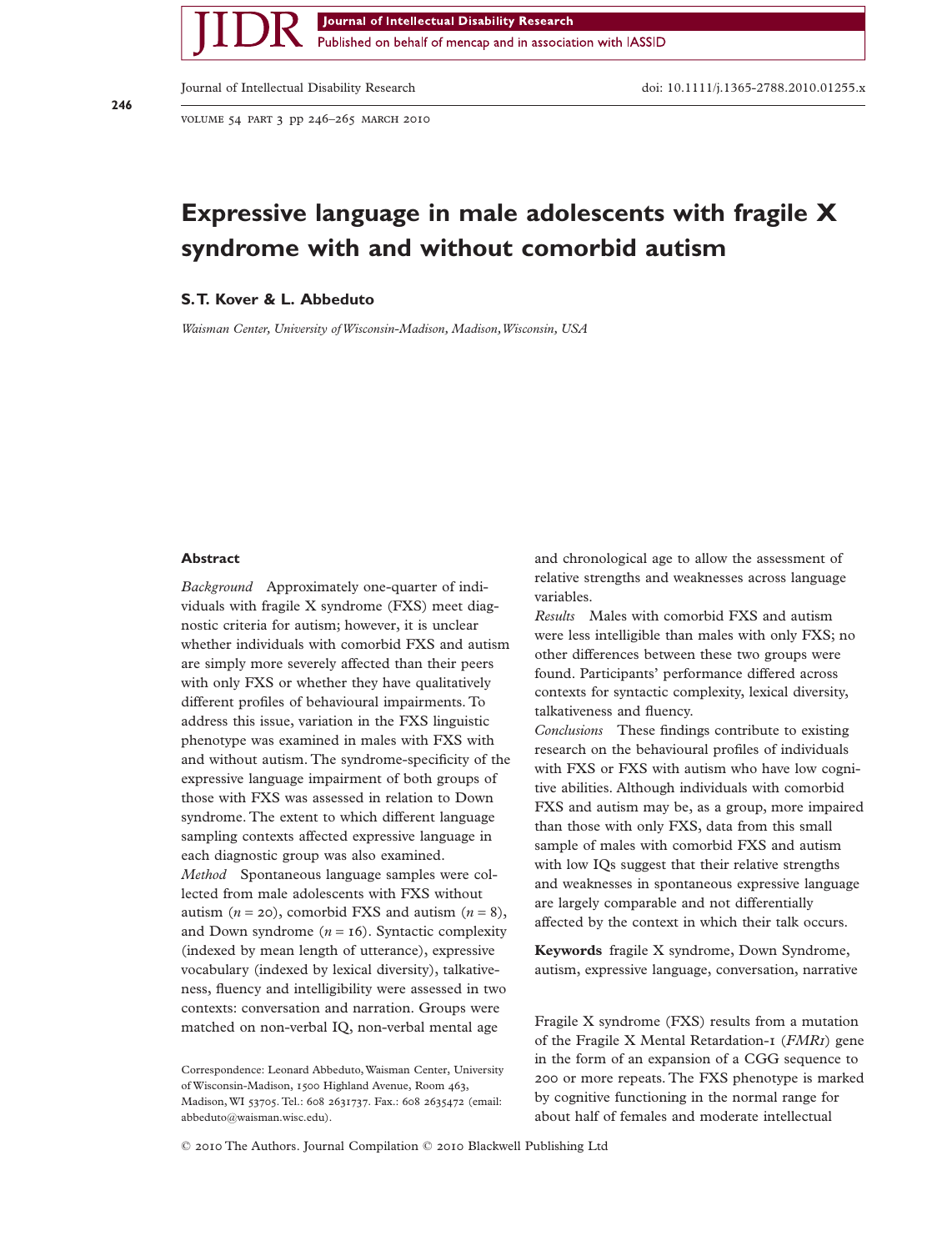disability (ID) in most males (Keysor & Mazzocco 2002). Along with cognitive deficits, individuals with FXS often have significant language difficulties that include syndrome-specific features and considerable within-syndrome variation (Abbeduto *et al.* 2007). Autistic-like behaviours (e.g. gaze aversion, hand-flapping) are common in FXS, although the extent to which they are displayed varies widely across individuals (Feinstein & Reiss 1998; Hagerman 2002). Between 16% and 47% of those with FXS meet diagnostic criteria for autism (AUT) (hereafter termed  $\text{FXS} + \text{AUT}$ ), with a consensus estimate of 20% to 30**%** (Hagerman *et al.* 1986; Bailey *et al.* 1998; Rogers *et al.* 2001; Demark *et al.* 2003; Kau *et al.* 2004; Hatton *et al.* 2006; Lewis *et al.* 2006; Clifford *et al.* 2007). In contrast to FXS, autistic disorder (AUT) is a behavioural diagnosis, defined in terms of deficits in communication and social interaction and the presence of repetitive and stereotyped behaviours (APA 1994). Most individuals with idiopathic AUT have language impairments that continue into adolescence and adulthood, although both cognitive and linguistic abilities vary considerably in this population (Seltzer *et al.* 2004; Tager-Flusberg *et al.* 2005). Of individuals with AUT, it is estimated that between 2% and 6% have FXS (Hagerman 2006). In this study, we focused on understanding the linguistic phenotype associated with the comorbidity of these two disorders.

The question of how to interpret the co-occurrence of FXS and AUT has received increasing attention and generated considerable controversy. A better understanding of this issue necessitates (1) fully describing the variable FXS phenotype, with particular attention to autistic behaviours and their role as predictors of developmental outcomes; and (2) reconciling the case of FXS with our current conceptualisation of AUT (Bailey *et al.* 2004). Examining the comorbidity of FXS and AUT thus provides a gateway through which to understand both FXS and AUT, lay the groundwork for effective interventions, and ultimately connect genetic mechanisms with behavioural outcomes for these neurodevelopmental disorders (Belmonte & Bourgeron 2006).

Two overarching issues characterise the controversy surrounding the association between FXS and AUT (Lewis *et al.* 2006; c.f. Bailey *et al.* 2004). First, it is unclear whether the occurrence of AUT in individuals with FXS represents simply the most highly affected end of the FXS continuum or a distinct behavioural phenotype that is qualitatively different from that characteristic of individuals with FXS without AUT (hereafter, 'FXS' will refer to FXS without a diagnosis of AUT). If individuals with FXS + AUT are simply on the severe end of the FXS continuum (i.e. have increased impairments and more, or more severe, AUT symptoms), the co-occurrence of FXS and AUT should be correlated with cognitive ability (Bailey *et al.* 2004). In fact, there is evidence that individuals with FXS + AUT tend to have lower IQs than those with FXS (e.g. Philofsky *et al.* 2004). In contrast, differing profiles of cognitive or linguistic strengths and weaknesses would suggest a qualitative distinction between FXS and FXS + AUT. Evidence for this could be gleaned, for example, from comparisons of individuals with FXS and FXS + AUT who are matched on non-verbal cognitive ability, but perform differently on measures of language. In this vein, Lewis *et al.* (2006) found receptive language to be a relative weakness in adolescent males with FXS + AUT compared with those with FXS, matched on non-verbal cognition. In this case, FXS + AUT would be associated with a specific linguistic profile and could be considered a distinct subgroup, qualitatively different from those with FXS.

Second, there is some doubt that a diagnosis of AUT in individuals with FXS is 'true' AUT (Cohen *et al.* 1991; Fisch 1993). It has been claimed, for instance, that autistic-like behaviours reflect anxiety-based social avoidance in FXS, but social indifference in idiopathic AUT (Feinstein & Reiss 1998; Budimirovic *et al.* 2006). However, similarity in cognitive or linguistic profiles in FXS + AUT and idiopathic AUT would suggest that AUT in FXS is not distinguished from AUT of other etiologies on the basis of underlying psychological mechanisms (Bailey *et al.* 2004). Thus, the comparison of FXS + AUT to the typical AUT profile will be invaluable for understanding the association between FXS and AUT.

The purpose of the present study was to expand upon existing evidence of the relationship between FXS and AUT and to provide a better understand-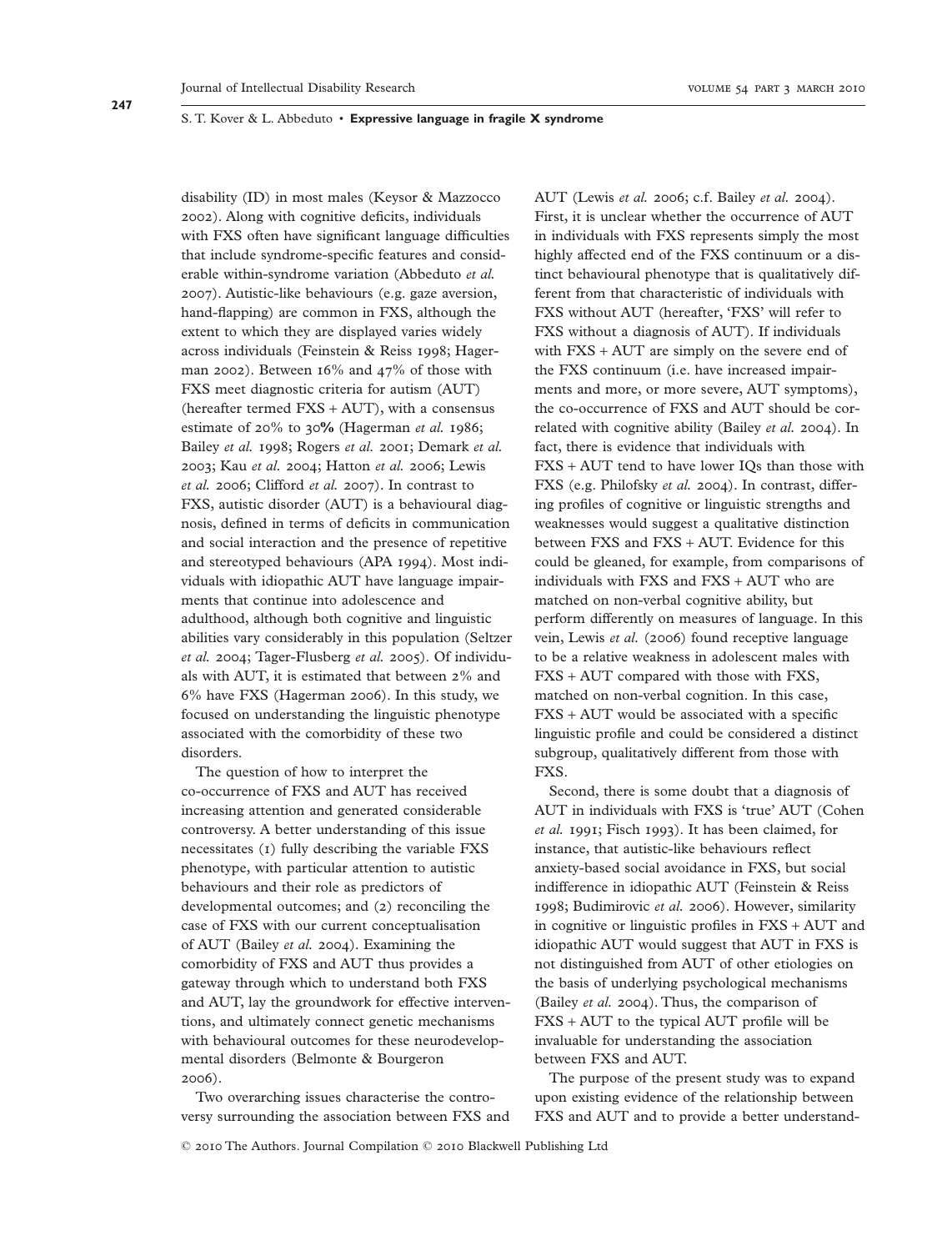ing of the variability associated with the FXS phenotype. Because language difficulties are hallmark symptoms of individuals with  $FXS + AUT$  but have yet to be completely characterised, the linguistic profile associated with FXS + AUT was the focus. In particular, we compared the expressive language abilities of adolescents with FXS + AUT to those of adolescents with FXS matched on non-verbal cognitive ability. To assist in interpreting the findings, individuals with Down syndrome (DS) were included as a comparison group, allowing us to differentiate expressive language deficits specific to FXS or FXS + AUT from those associated with general cognitive disability. Although we did not include an idiopathic AUT group, the question of the relation between AUT in FXS and idiopathic AUT was indirectly addressed by considering the linguistic profile of individuals with AUT already documented in the literature.

# **Methodological issues in understanding language development in fragile X syndrome and autism**

Questions about FXS + AUT, especially concerning language development, have gone unanswered in part because of challenges and traditions in research on ID. First, individuals with comorbid AUT have been excluded from many studies examining FXS, particularly those addressing the linguistic phenotype (Abbeduto & Murphy 2004). Although this practice removes the potential confound of AUT status and increases the homogeneity of the sample, it has also contributed to the paucity of published data on language abilities in individuals with FXS + AUT (Abbeduto *et al.* in press). In line with Tager-Flusberg's (2004) call for within-group comparisons across the range of AUT, within-syndrome comparisons of FXS will further elucidate the extent, nature and causes of withinsyndrome variability and the possible existence of qualitatively different FXS subgroups.

Second, research on expressive language in FXS has generally underutilised spontaneous language samples. Despite the potential for extracting highly specific and clinically relevant variables, the analysis of language samples from individuals with FXS has largely been limited to gross measures of performance that ignore distinctions across domains or features of language (Abbeduto & Hagerman 1997). Moreover, language samples have often been drawn from poorly standardised conversational contexts, even though variations in experimenter behaviour or materials are known to affect child language output (Dollaghan *et al.* 1990). In addition, sampling contexts vary in the effectiveness with which they assess different dimensions of linguistic ability. Abbeduto *et al.* (1995) found that children and adolescents with ID of mixed etiology produced more syntactically complex language in narration than conversation, whereas the reverse was true for talkativeness. This suggests that contexts may also differ in their utility for uncovering differences among diagnostic groups (Sudhalter *et al.* 1992; Chapman *et al.* 1998). Furthermore, there is evidence that diagnostic groups can be distinguished by differences in their expressive language profiles across contexts (Miles *et al.* 2006). Thus, differences in syntactic complexity between FXS, FXS + AUT and DS might only be detectable in contexts that elicit more complexity than others. The present study therefore was designed to describe spontaneous language in individuals with FXS + AUT using variables relevant to specific dimensions of expressive language (e.g. syntactic complexity, lexical diversity), based on two sampling contexts characterised by well standardised procedures; namely, conversation and narration. It was of interest whether the effect of diagnostic group on expressive language would differ between sampling contexts given their characteristics.

Third, cross-syndrome comparisons are infrequently made in studies of language development in FXS or FXS + AUT. The DS phenotype is a valuable contrast to FXS because many individuals with FXS and DS share characteristics (e.g. cognitive, speech and language impairments relative to chronological age), but strengths and weaknesses in expressive language across contexts may be specific to each phenotype (Abbeduto & Chapman 2005; Roberts *et al.* 2007). Although the profile of abilities in DS is not 'flat,' (i.e. expressive language abilities tend to be impaired beyond cognitive levelexpectations), a comparison with DS can help distinguish aspects of the linguistic phenotype of FXS associated with the diagnosis rather than simply the presence of ID. Thus, including adolescents with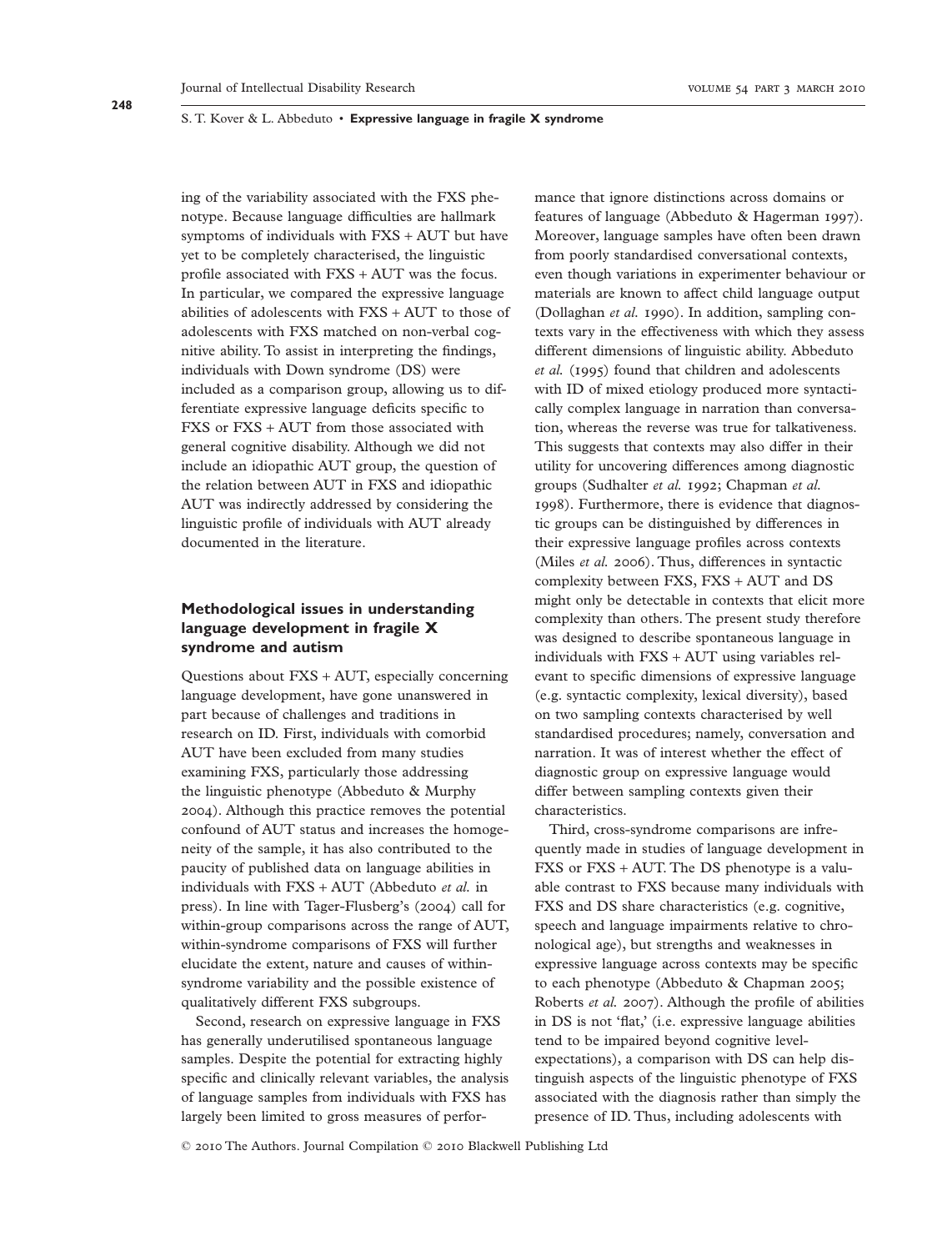DS in the current study added the benefit of identifying the syndrome specificity of the profiles of the FXS and FXS + AUT subgroups. Both within- and cross-syndrome comparisons are key to understanding the association between FXS and AUT.

# **Linguistic profiles in fragile X syndrome, autism and Down syndrome**

## Fragile X syndrome

Delays in cognition and language in individuals with FXS (without comorbid AUT) increase relative to typically developing peers during late childhood and adolescence because of a generally slowed rate of development (Murphy & Abbeduto 2003). For adolescents with FXS, receptive vocabulary and receptive syntax seem to keep pace with cognitive abilities (Abbeduto & Hagerman 1997). In line with this, Abbeduto *et al.* (2003) found that male and female adolescents with FXS displayed relatively synchronised performance across non-verbal cognition and the receptive vocabulary and receptive syntax subtests of the *Test for Auditory Comprehension of Language* (TACL; Carrow-Woolfolk 1985; Carrow-Woolfolk, 1999).

Expressive language in FXS is often characterised by rapid rate, poor intelligibility and perseveration on words, sentences and topics (Paul *et al.* 1984; Madison *et al.* 1986; Sudhalter *et al.* 1990; Ferrier *et al.* 1991; Belser & Sudhalter 2001). Vocabulary and syntax in the expressive domain may be commensurate with non-verbal mental age (NVMA), although the evidence is not consistent on this point (Madison *et al.* 1986; Paul *et al.* 1987; Sudhalter *et al.* 1992). For instance, some research has pointed to a specific expressive syntax delay based on mean length of utterance (MLU; Paul *et al.* 1984; Paul *et al.* 1987; Sudhalter *et al.* 1991) or an uneven profile with relative strengths and weaknesses across different syntactic abilities in boys with FXS (Levy *et al.* 2006). In contrast, Madison *et al.* (1986) concluded that MLU was consistent with cognitive ability levels in males with FXS. More recently, Roberts *et al.* (2007) compared MLU and number of different words in language samples collected during the Autism Diagnostic Observation Schedule (ADOS; Lord *et al.* 2001) from 35 boys with FXS between the ages of 2 and 14 years. On average, the boys with FXS produced

language with lower MLU and fewer different words than NVMA-matched typically developing boys, reflecting an expressive language deficit beyond NVMA and extending to multiple domains of language. These studies are challenging to compare, however, because of the use of inadequately described or standardised contexts across participants in some cases (Abbeduto & Hagerman 1997).

In adolescent males with FXS, receptive vocabulary and syntax seem to be on par with non-verbal cognitive abilities. It is less clear whether this is true of expressive vocabulary and syntax. Clarifying this picture will require collecting spontaneous language samples in multiple, standardised contexts.

## Autism

The profile of language development in individuals with AUT includes impairments in receptive and expressive language relative to chronological age expectations, especially among those with lower IQs (Tager-Flusberg 2001). On average, receptive language is often impaired beyond developmental-level expectations and even expressive language (Gillum & Camarata 2004; Paul & Sutherland 2005). There are areas of substantial impairment in expressive language as well, however, including echolalia (Tager-Flusberg & Calkins 1990), delays and unusual errors in the use of deictic terms, such as personal pronouns (Lee *et al.* 1994), and difficulty with the acquisition of mental state terms (Baron-Cohen *et al.* 1994). When measured with standardised tests, expressive vocabulary can be a relative strength, but individuals with AUT do not always display their abilities in a normative way (e.g. they produce stereotyped phrases, use words with idiosyncratic meanings) in spontaneous language production (Tager-Flusberg *et al.* 2005).

A handful of studies on children with AUT have pointed to a relative deficit in syntax. Kjelgaard & Tager-Flusberg (2001) divided children with AUT into three groups based on language ability. The children in the lowest performing language groups showed relative difficulty with syntax as opposed to vocabulary. In the same language-impaired sample of children with AUT, morphosyntactic production (e.g. tense marking) was an area of particular impairment (Roberts *et al.* 2004). Along these lines,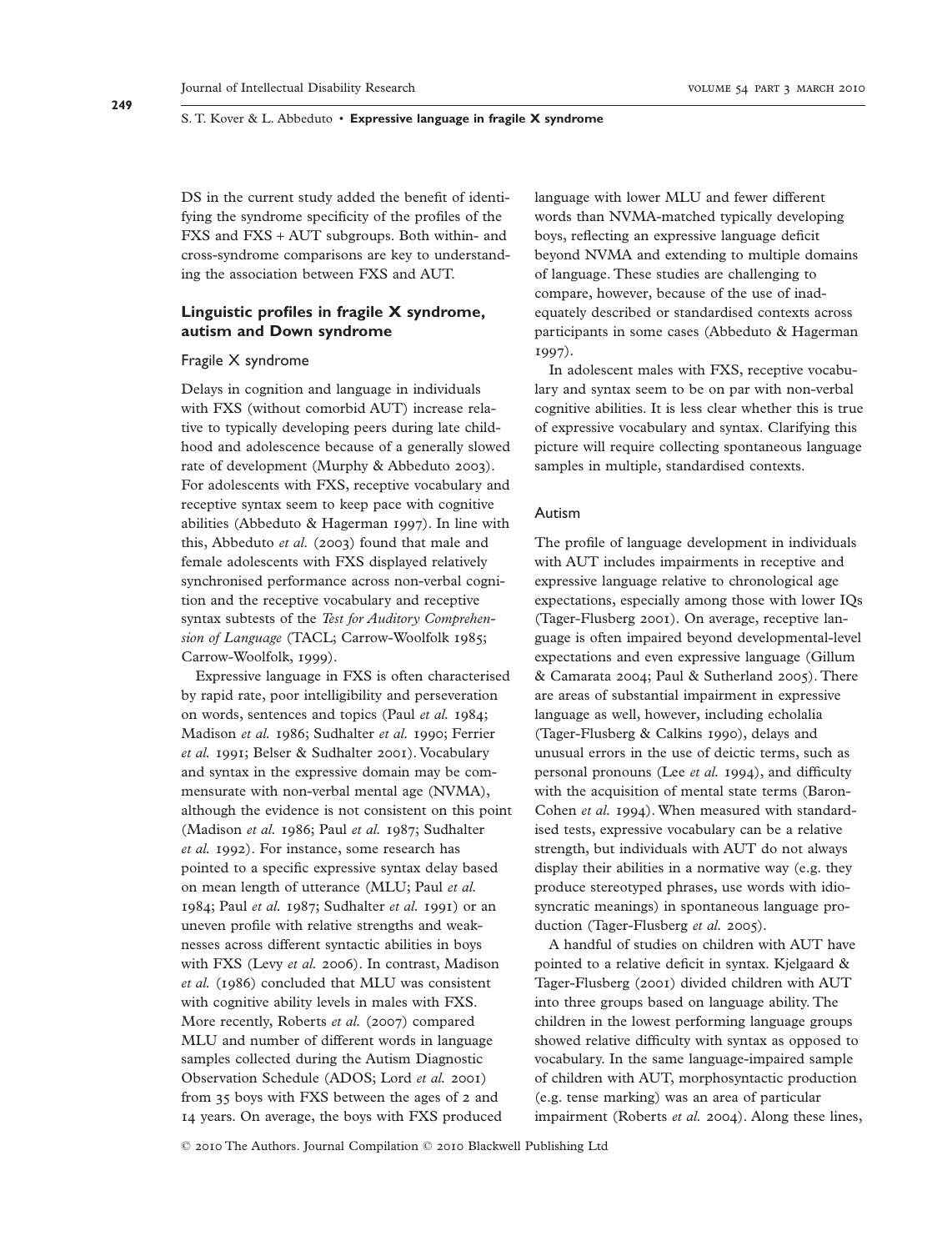Landa & Goldberg (2005) found relative impairment in sentence formulation by high-functioning children and adolescents with AUT compared with IQ-matched typically developing children.

In summary, there are differences between the linguistic profiles of individuals with AUT and those with FXS. Whereas receptive language might be a relative deficit in AUT, receptive language abilities in individuals with FXS tend to be similar to non-verbal cognitive abilities. The evidence for a relative deficit in expressive syntax for a subgroup of individuals with AUT suggests this is an important domain for comparison with FXS.

## Fragile X syndrome and comorbid autism

The few studies addressing language abilities in individuals with  $FXS + AUT$  have generally employed summary scores that fail to distinguish particular dimensions of language to the degree necessary for creating a profile of abilities. Nonetheless, a general finding is that children with FXS + AUT have especially impaired receptive language relative to comparison groups. For example, Philofsky *et al.* (2004) suggested that poor receptive language may be a clinical marker for AUT in individuals with FXS; however, non-verbal cognition and expressive language were also depressed in the FXS + AUT group relative to both FXS and AUT comparison groups in this study, making the findings difficult to interpret. Examining domainspecific aspects of receptive language using the TACL, Lewis et al. (2006) found that receptive language skills in adolescents with FXS + AUT were more impaired than in their NVMA- and agematched peers with FXS, with similar performance across vocabulary, grammatical morphology and syntax.

Findings on expressive language abilities in FXS + AUT relative to FXS are less clear. Some investigators have reported particularly impaired expressive language in FXS + AUT (Roberts *et al.* 2001; Rogers *et al.* 2001). In contrast, spontaneous syntactic complexity in conversational language samples was not found to be different between boys with FXS and boys with FXS and a comorbid autism spectrum disorder (FXS + ASD; i.e. not distinguishing between those with AUT or an ASD), after controlling for NVMA and maternal education

(Price *et al.* 2008). Likewise, adolescent males with FXS + AUT, based on the *Oral Expression Scales* of the *Oral andWritten Language Scales* (Carrow-Woolfolk 1995), were not significantly different from NVMA-matched adolescents with FXS (Lewis *et al.* 2006). In the Lewis *et al.* study, however, expressive language was examined in a global manner, with no distinction among different dimensions of language.

In summary, a relative deficit in receptive language in  $FXS + AUT$  compared with  $FXS$  has been identified in a few studies. For expressive language, previous studies have yielded inconsistent results across different periods of development, measurement strategies and aspects of language, highlighting the importance of assessing multiple aspects of expressive language skills in FXS + AUT, using multiple well-defined contexts over a well-defined age range.

## Down syndrome

Widely studied as the leading genetic cause of ID, DS results from a triplicate of chromosome 21 and the over-expression of its genes, although there does not appear to be a critical set of genes (Chapman & Hesketh 2000; Abbeduto & McDuffie in press). Compared with FXS, it is thought that the prevalence of AUT in individuals with DS is lower, estimated at 5–10% (Kent *et al.* 1999; Capone *et al.* 2005). Individuals with DS have a linguistic profile characterised by delays beyond non-verbal cognitive deficits, with expressive language more impaired than receptive language (Chapman *et al.* 1991; Chapman 2003). There is also evidence of a specific syntactic deficit (Chapman *et al.* 1991; Abbeduto *et al.* 2003), which is especially pronounced in the expressive domain (Chapman *et al.* 1998; Laws & Bishop 2003). High rates of unintelligible speech characterise the expressive language of individuals with DS (Kumin 2004; Abbeduto & Chapman 2005) and struggles with fluency are anecdotally noted to be particularly problematic as individuals with DS age into adolescence (Kumin 1994). Disfluency in expressive language can reflect problems with planning and utterance-formulation in children with language disorders, which are to be expected in the face of severe limitations in expressive syntax, phonology or other aspects of language (Miller *et al.* 1999). In the current study, areas of specific impair-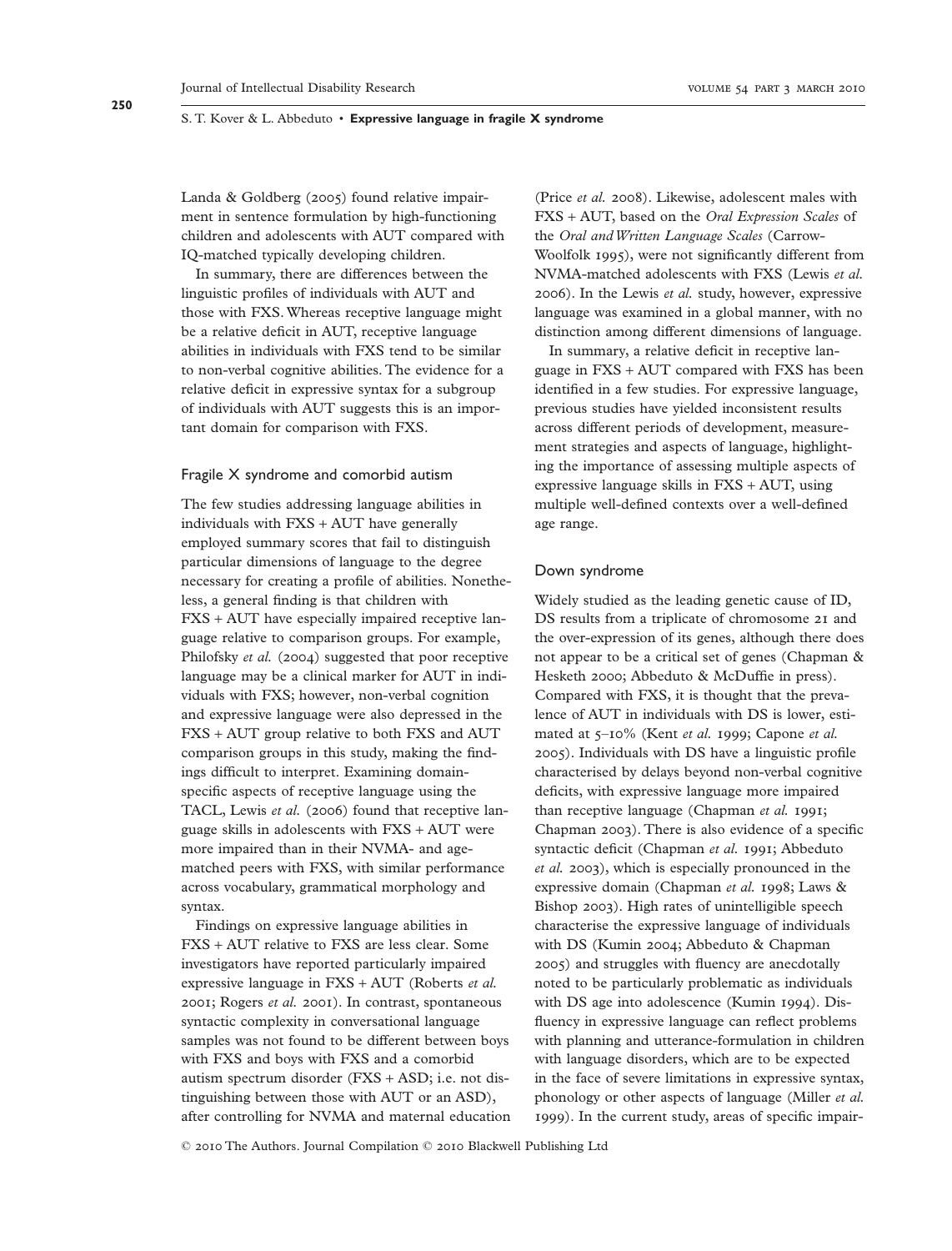ment for individuals with DS (e.g. intelligibility) as well as areas of relative strength (e.g. vocabulary) were included among the variables of interest. For each expressive language variable, differential performance between either of the FXS groups and a NVMA-matched DS comparison would suggest syndrome-specific linguistic profiles.

## **Summary**

In the current study, spontaneous expressive language was examined in male adolescents with FXS + AUT through a comparison with cognitive level-matched groups of adolescent males with FXS or DS. It was reasoned that differences in the profile of relative strengths and weaknesses of expressive language abilities between FXS and FXS + AUT would be consistent with claims of qualitative differences between them. We focused on expressive language variables thought to be particularly impaired in idiopathic AUT and DS so as to be maximally informative as to the interpretation of the linguistic profile of  $FXS + AUT$  and its syndrome specificity. By assessing expressive language in two distinct sampling contexts, conversation and narration, the extent to which effects of contexts differed among groups was considered.

Two sets of hypotheses were the focus of this study. First, we expected participants with FXS and FXS + AUT to perform as well as or better than their peers with DS on most measures of expressive language (i.e. syntactic complexity, disfluency and unintelligibility), but not all (i.e. lexical diversity, talkativeness); we also expected participants with FXS + AUT to demonstrate less syntactic complexity compared with their peers with FXS. Second, it was thought that syntactic complexity would be greater in narration than conversation, whereas talkativeness would be greater in conversation than narration (Abbeduto *et al.* 1995). More generally, the effect of context was expected to vary across measures of language and diagnostic groups.

## **Method**

#### **Participants**

Participants for the present study were males drawn from those tested in a larger program of research on the language and communication skills of adoles-

cents and young adults with FXS or DS (Abbeduto *et al*. 2003; Abbeduto *et al*. 2006). Participants were only recruited into the larger study if the parent reported that their son could use at least a threeword phrase to describe a picture. Individuals with FXS were recruited nationally through postings to Internet listservs, advertisements in newspapers in large urban areas of the United States, nationwide newsletters and websites of organisations on developmental disabilities, and through a university registry of families interested in research participation. Individuals with DS were recruited locally for the most part through newspaper advertisements, mailings to special educators and a university research registry. The participants in the  $FXS + AUT$  group were included in the sample studied by (Lewis *et al*. 2006) and many participants with FXS or DS were included in other previous reports (Abbeduto and Murphy 2004; Abbeduto *et al*. 2003; Abbeduto *et al*. 2006; Lewis *et al*. 2006). Although several participating families in the larger project contained multiple siblings with FXS, only one sibling pair was included in the present analyses (one sibling each in the FXS and  $FXS + AUT$ group). The parent or legal guardian of each participant provided informed written consent. This research was reviewed and approved by the appropriate University of Wisconsin-Madison IRB.

Reports of DNA analyses confirming the diagnosis of the FMR1 full mutation were available for all but two participants: only cytogenetic results were available for one male with FXS and the blood test results were not available for an additional participant in the FXS group, but parent report and medical records verified the diagnosis. Six participants with FXS or FXS + AUT were mosaic (i.e. had both the full mutation and the premutation). For most participants with DS, parents reported the etiology of the disability to be trisomy 21 and in all but four cases, confirmatory reports of the karyotype analysis were obtained. One participant with DS had a translocation.

The hearing of each participant was evaluated at the time of participation and no participant was included if he had more than a mild hearing loss, defined as an average pure tone threshold of 30 dB or worse in the better ear over the 'speech frequencies' of 500 Hz, 1000 Hz and 2000 Hz. Pure tone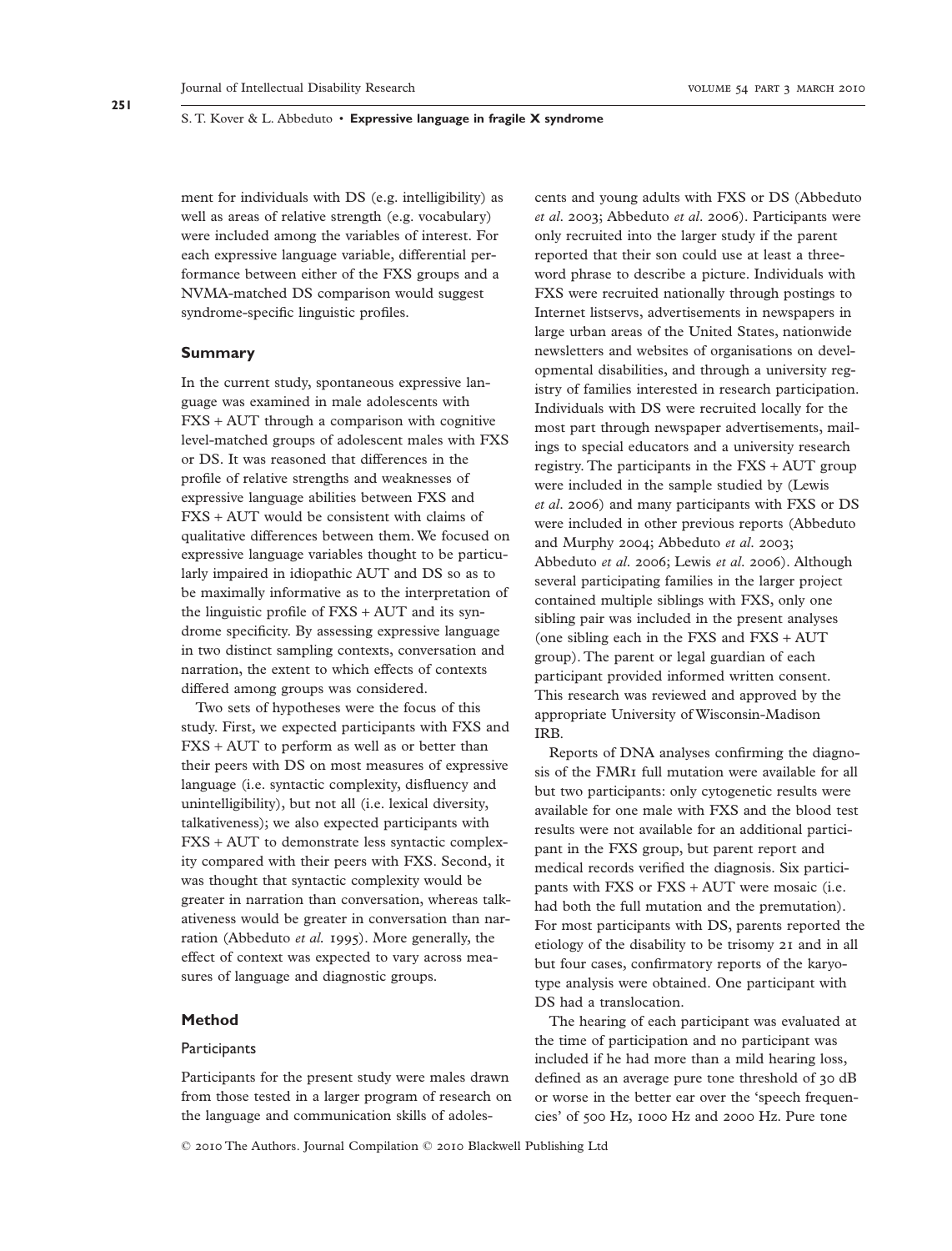**252**

#### S. T. Kover & L. Abbeduto • **Expressive language in fragile X syndrome**

threshold results concurrent with the measures of interest, however, were unavailable for one participant in the  $FXS + AUT$  group who was noncompliant during the hearing evaluation. The parent of this participant reported no history of hearing loss, and audiological screenings from visits in subsequent years supported this. Given the high rate of hearing problems in DS, the groups significantly differed on average pure tone threshold (i.e. thresholds averaged across both ears and across all three speech frequencies),  $F_{2,40} = 5.57$ ,  $P = 0.007$ , with the participants with DS having significantly higher average thresholds than participants in the FXS and FXS + AUT groups,  $t(34) = 3.19$ ,  $P = 0.003$  and  $t(21) = 2.21$ ,  $P = 0.033$ , respectively. Average threshold did not differ statistically between the FXS and  $FXS + AUT$  groups,  $t(25) = 0.16$ ,  $P = 0.87$ .

Participants with FXS or DS were identified as having AUT for the purpose of this study by way of a multi-step process, which at the time the data were collected reflected the practices of the clinic at our research centre. Participants were first screened for behavioural manifestations of autism symptoms using the Autism Behavior Checklist (ABC; Krug *et al.* 1980). This informant-completed screener of 57 items was filled out by each participant's teacher, mother, and, in the case of two-parent households, father. Higher scores on the ABC indicate greater presence of autistic-like behaviours and a cut-off score of 44 was set to flag the possibility of an appropriate AUT diagnosis (Volkmar *et al.* 1998). Receiving this or a higher score from at least two of three informants for participants in twoparent households or from at least one of two informants for single-parent households led to a further clinical evaluation. Correlations among ratings across informants were positive and moderate to large in size (see Table 1).

Participants who met the screening criteria on the ABC were referred to a licensed clinical psychologist, with many years of experience in evaluating and diagnosing AUT. Her clinical assessment was composed of three parts: observations of the participant interacting with his parent(s) for about 10 min, direct interaction with the participant for about 10 min, and an interview with the parent(s) to establish a developmental history. The observations and interviews were structured to allow evaluation against DSM-IV (APA 1994) criteria for AUT (see

**Table 1** Correlations of Autism Behavior Checklist (ABC) scores among informants

| Informant                            | Ι. | 2.       | 3.                   |  |  |
|--------------------------------------|----|----------|----------------------|--|--|
| I. Mother<br>2. Father<br>3. Teacher |    | $0.70**$ | $0.59**$<br>$0.54**$ |  |  |

\* *P* < 0.01, one-tailed.

 $^{\dagger}$  *n* = 41.

 $\frac{4}{7}$  *n* = 39.

Lewis *et al*. 2006). Based on this evaluation, the psychologist assigned a diagnosis of AUT when appropriate; categorisation of participants for the present study was based on her diagnosis. Diagnoses of PDD-NOS were not considered.

Only participants who met criteria for AUT in a strict sense (i.e. AUT) were included in the FXS + AUT group. All other participants were assigned to the FXS group, including those who might be considered to be on the autism spectrum (e.g. PPD-NOS) but failed to meet criteria for AUT as specified for the current study. This approach to defining the groups might have led to a conservative analysis of the impact of AUT symptomology on expressive language, as the FXS group could include individuals with high, but subdiagnostic-threshold, symptom levels.

The method of AUT diagnosis used here, based on direct observation of, and interaction with, the participant in addition to a structured parent interview based on DSM-IV criteria, yielded group assignments that are in line with the rate of diagnoses made with other methods. In the larger project, 10 male participants out of a total of 54 males and females with FXS met diagnostic criteria for an AUT diagnosis  $(FXS + AUT)$ . A single participant with DS from the larger study met criteria for AUT and was subsequently excluded from all analyses. The rate of AUT in this sample of individuals with FXS (approximately 19%) is in the range of other published reports (e.g. Bailey *et al.* 1998; Kaufmann *et al.* 2004; Hatton *et al.* 2006).

Furthermore, differentiating males with FXS and FXS + AUT with this method has yielded data in our previous research suggesting that that receptive

 $\sqrt[5]{n} = 38.$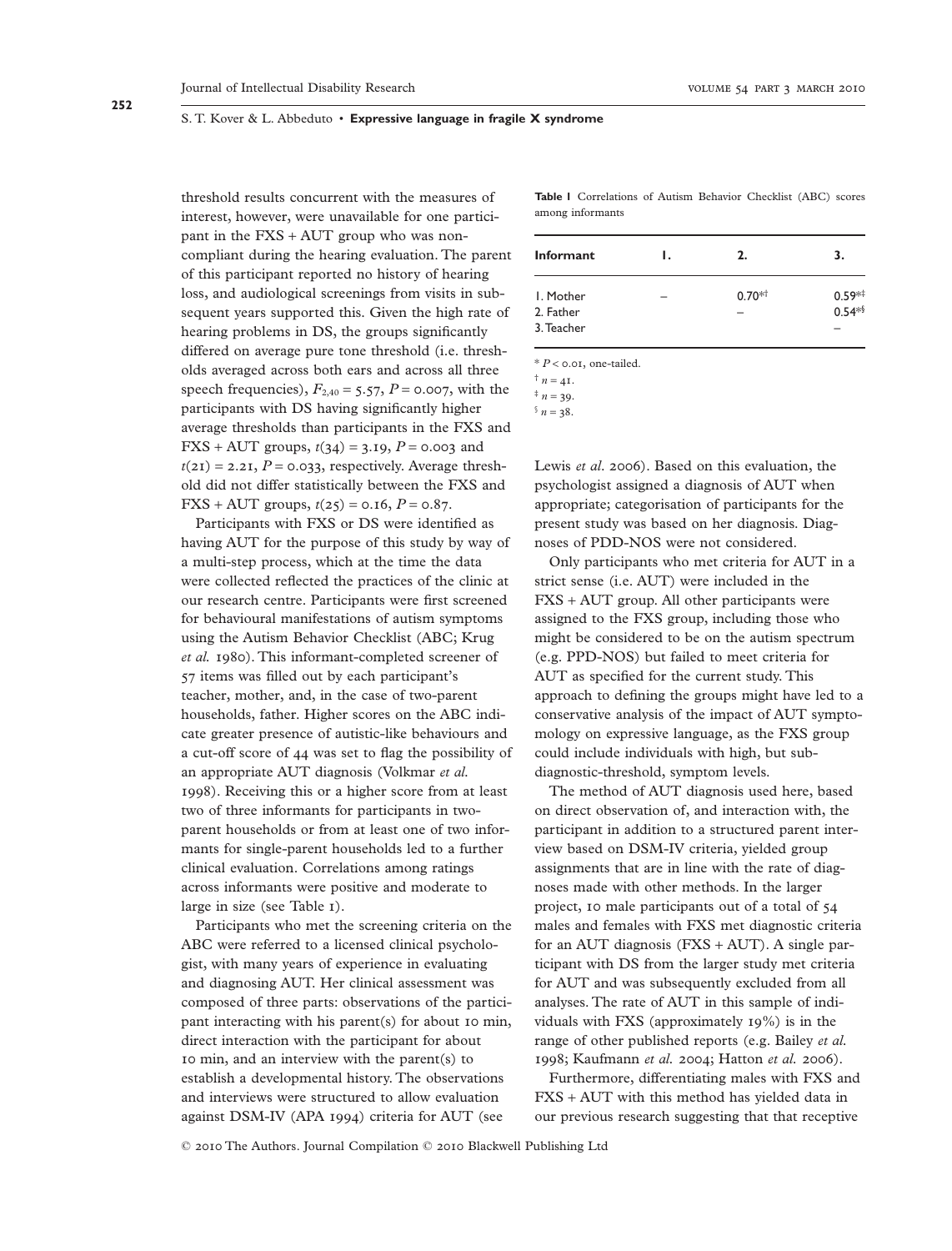|                                     | <b>Participant Group</b> |           |       |                                    |              |           |  |  |  |  |
|-------------------------------------|--------------------------|-----------|-------|------------------------------------|--------------|-----------|--|--|--|--|
|                                     | <b>FXS</b> $(n = 20)$    |           |       | $\mathsf{FXS} + \mathsf{AUT}(n=8)$ | $DS(n = 16)$ |           |  |  |  |  |
| Variable                            | M                        | <b>SD</b> | M     | <b>SD</b>                          | M            | <b>SD</b> |  |  |  |  |
| Chronological age                   | 15.61                    | (2.88)    | 16.38 | (2.67)                             | 16.05        | (3.39)    |  |  |  |  |
| NVMA*                               | 3.74                     | (.44)     | 3.85  | (.35)                              | 3.78         | (.60)     |  |  |  |  |
| Family income <sup>†</sup>          | 7.84                     | (3.30)    | 7.38  | (3.25)                             | 8.00         | (2.42)    |  |  |  |  |
| No. of Caucasians                   | 19                       |           | 6     |                                    | 16           |           |  |  |  |  |
| No. of mothers with college degrees | $\overline{0}$           |           | 3     |                                    | 7            |           |  |  |  |  |

#### **Table 2** Participant characteristics

\* Assessed with Stanford-Binet, 4th edition subtests: Bead Memory, Copying and Pattern Analysis (Thorndike *et al*. 1986).

† Self-reported bracket of family income level in tens of thousands of dollars (the bracket level '7' reflects earning \$60 000 to \$70 000 and level '8' reflects earning up to \$80 000).

AUT, autistic disorder; DS, Down syndrome; FXS, fragile X syndrome; NVMA, non-verbal mental age.

language and theory of mind are areas of weakness for males with  $FXS + AUT$  compared with those with FXS (Lewis *et al*. 2006). These results are in line with what is known about the behavioural profile of individuals with idiopathic AUT, thereby providing further support for this method of AUT diagnosis in males with FXS. Although not utilising the current gold-standard measures of AUT diagnosis, such as the ADOS, we believe these expert clinical diagnoses yielded valid diagnostic decisions.

One of the participants with FXS + AUT from the larger project failed to engage in a conversation with the examiner and another failed to complete the narrative task (i.e. produced only utterances that were not relevant to the narrative materials). As such, these two participants with  $FXS + AUT$  were excluded from the present study because they failed to complete one of the two expressive language activities that are the main focus of this research. One eligible participant with DS similarly failed to complete the narrative task in a meaningful way and was thus excluded.

Participants with FXS, FXS + AUT and DS were selected from the pool available from the larger project on the basis of non-verbal IQ (NVIQ), and then matched group-wise on NVMA and chronological age. Given that expressive language ability was the domain of interest, groups were matched on non-verbal cognition as opposed to a measure of language ability in order to assess relative strengths

and weaknesses across multiple language variables without confounding differences in intellectual ability. The two measures of non-verbal cognitive ability (NVIQ and NVMA) were based on performance on three subtests of the Stanford-Binet, 4th edition, described below (Thorndike *et al.* 1986). For the Stanford-Binet subtests, all participants with FXS + AUT received a standard score of 36, which is the lowest possible standard score for this measure. However, a standard score of 36 does not preclude differing raw scores or NVMAs, which ranged from 3.19 to 4.25 for participants with  $FXS + AUT$  ( $M = 3.85$ ). Participants with FXS and DS were selected such that they had all received standard scores of 36 on the Stanford-Binet also. This led to the inclusion of 20 of the participants with FXS (NVMA =  $3.74$ , range =  $2.86$  to  $4.39$ ), 16 of the participants with DS (NVMA =  $3.78$ , range  $= 2.56$  to 4.94) and all eight of the participants with FXS + AUT who completed the tasks of interest. The resulting groups did not differ based on separate one-way anovas with respect to NVMA,  $F_{2,41} = 0.15$ ,  $P = 0.86$ , or chronological age,  $F_{2,41} = 0.21, P = 0.82$  (see Table 2), and met the criterion for being well-matched proposed by Mervis & Robinson (1999).

In addition to the matching variables described above, potential differences on relevant demographic variables between groups were investigated in a pair-wise fashion with Fisher's exact tests for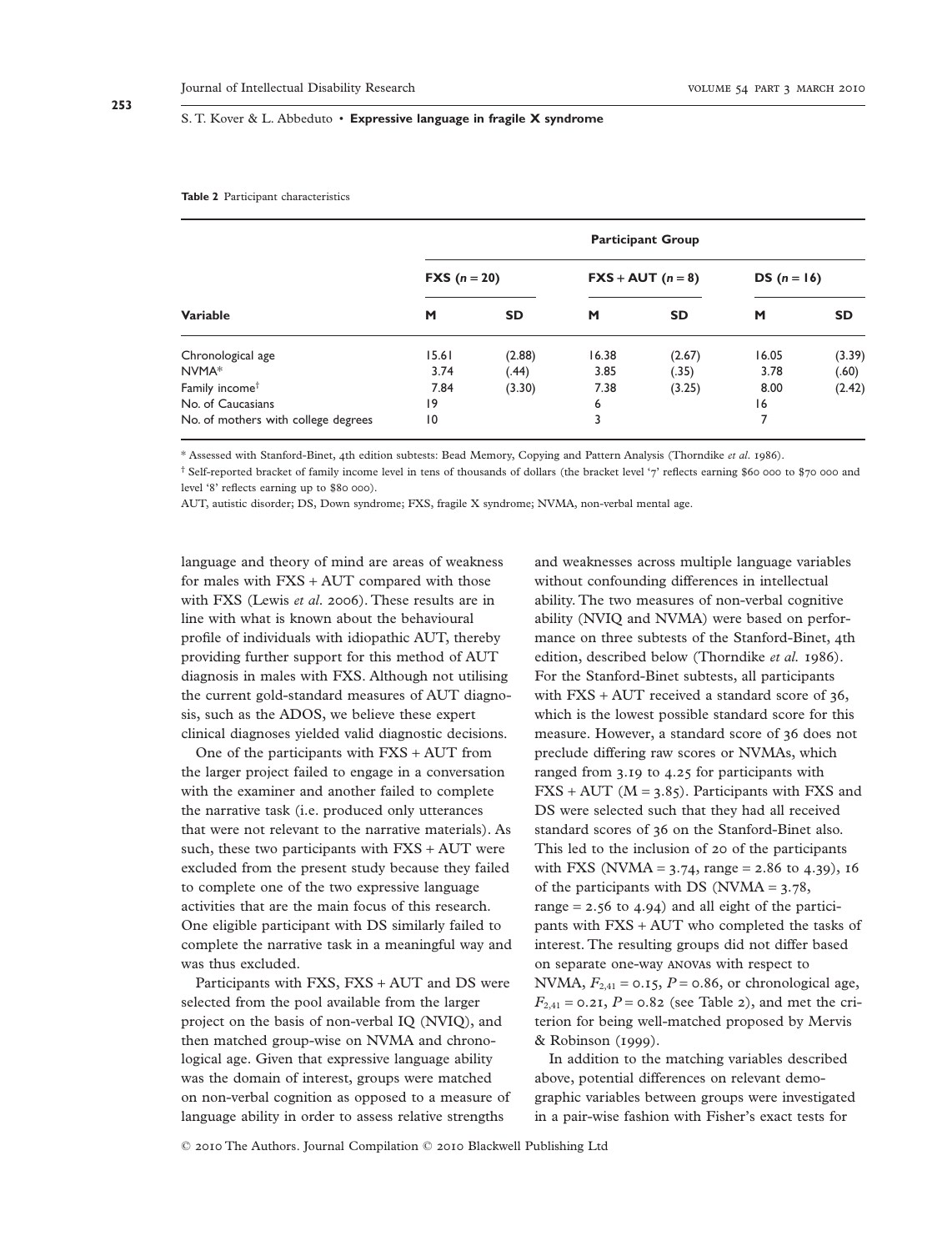the distribution of race (Caucasian vs. non-Caucasian) and level of maternal education (college degree attained vs. no college degree), using the Holm (1979) method to control Type I error rate. There were no significant differences for either race or level of maternal education, *p*s > 0.10 and *p*s > 0.68, respectively (see Table 2). There was also no difference among groups in family income level (measured with a rating scale based on 10 000 dollar intervals),  $F_{2,39} = 0.12$ ,  $P = 0.89$ .

In line with the procedures used to establish the groups, the average ABC rating of each participant's three informants (or the two available informants) differed significantly among groups,  $F_{2,41} = 28.11$ ,  $P < 0.0005$ . Based on directional pairwise contrasts, participants with FXS + AUT  $(M = 58.35)$  showed more autistic-like symptoms than participants with FXS  $(M = 35.37)$ ,  $t(26) = 3.89, P \le 0.0005$ , and participants with DS (M = 13.53), *t*(22) = 7.32, *P* < 0.0005. Participants with FXS were rated higher on the ABC than those with DS,  $t(34) = 4.6$ I,  $P < 0.0005$ .

## Materials and procedure

## *Measurement of non-verbal cognition*

As described by Lewis *et al*. (2006), non-verbal cognitive ability was assessed using three subtests from the Stanford-Binet, 4th edition (Thorndike *et al.* 1986). Both NVMA and NVIQ were estimated based on participants' performance on Bead Memory, Pattern Analysis and Copying. These subtests assess, respectively, visuospatial abilities relating to skills in short-term memory, analysing patterns and reproducing patterns. Responses are non-verbal actions and verbal instructions during administration are minimal. Following the procedure outlined by Chapman et al. (1991), NVMA was calculated as the mean of the age-equivalents for the three subtests. NVIQ was calculated using the standard score of each subtest according to the partial composite procedure described by Thorndike *et al.* and as indicated previously, all participants received the lowest NVIQ possible.

#### *Measurement of expressive language abilities*

Expressive language abilities were assessed through a conversation activity and a narration activity, each designed to elicit spontaneous speech, based on procedures described by Abbeduto *et al.* (1995). During the conversation, each participant took part in an interview-style conversation with a single examiner with a target of 10 to 12 min of interaction. The activity was introduced by saying that the examiner and participant would sit and talk for about 10 min to get to know each other a little better. The examiner attempted to use open-ended prompts (e.g. 'Tell me everything you did in school yesterday,') and to limit her own speech, thereby eliciting as much talk from the participant as possible. Reasonable standardisation was ensured across examiners and participants by the use of a script of topics (e.g. school, after-school activities) and of follow-up questions and prompts (e.g. 'What's your favorite part of school? Tell me all about that.'). The examiner followed the same order of topics for each participant, with the amount of time spent on a particular topic varying based on participant interest. Because of logistical issues and variation in participants' compliance, three participants with FXS talked for just over 9 min, two participants with FXS + AUT and three with DS talked for just over 8 min, and one participant with FXS had a conversation just over 7 min long.

In the narration activity, participants were shown a wordless picture book, *Frog Goes to Dinner* (Mayer 1974). The examiner introduced the book and turned from one page to the next after approximately 10 s of viewing, allowing the participant to look through the entire story before giving a narrative. The participant was then asked to tell the story to the examiner and to say what everyone is doing, thinking and feeling on each page. This second time through the book, the experimenter did not turn the page until 5 s after the participant had finished narrating the page. To ensure standardisation, the experimenter was restricted to scripted prompts if the participant did not respond to the first page (e.g. 'What is everyone doing, thinking, and feeling in this part of the story?') and to more limited prompts for a lack of response on subsequent pages (i.e. 'What's happening in this part of the story?'). The mean duration for the FXS and FXS + AUT groups was just over 4 min and was about 6.5 min for the DS group. Although the duration of narratives differed significantly among the groups,  $F_{2,41} = 9.48$ ,  $P \le 0.0005$ , with the participants with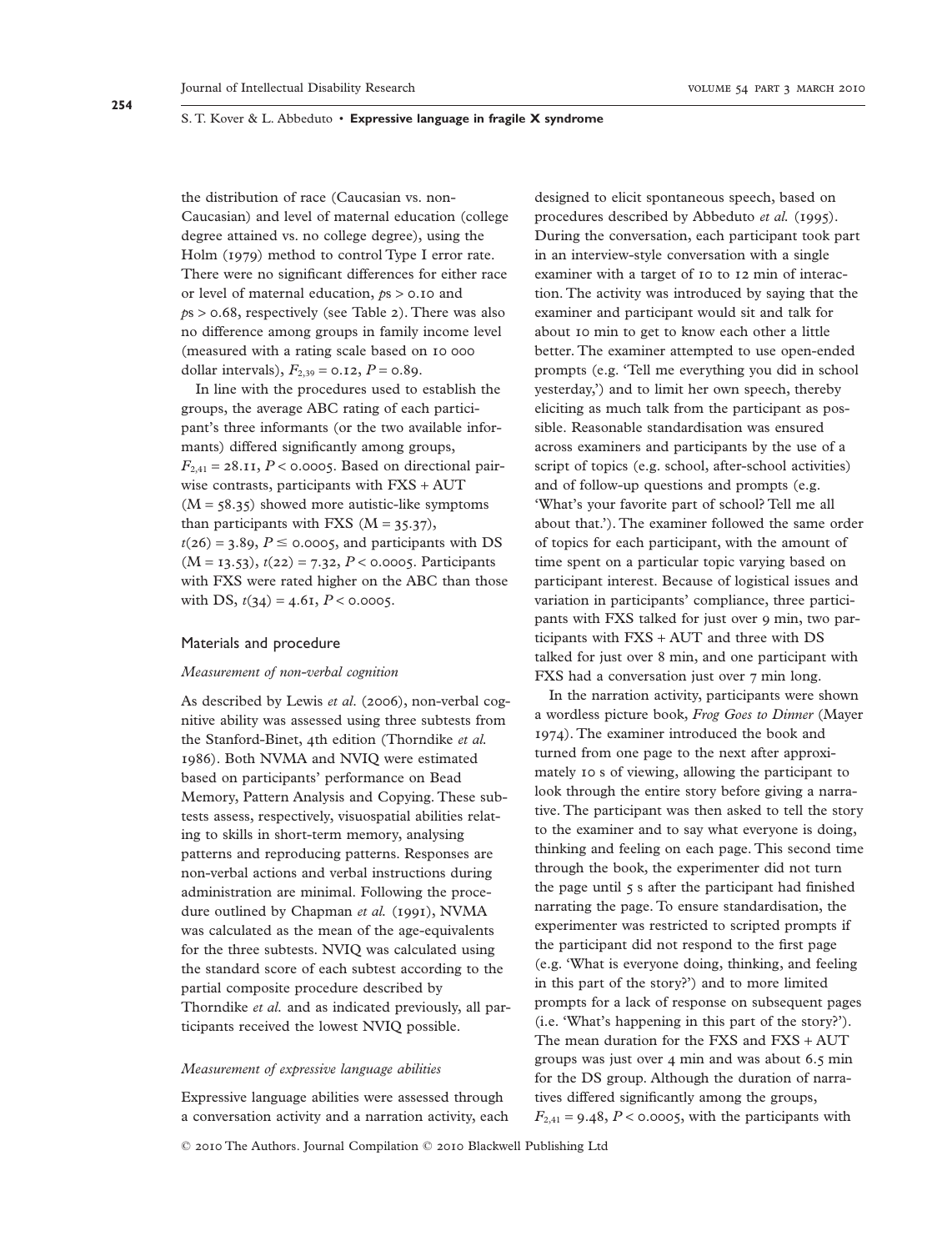| <b>C-Units</b>          | <b>Participant Group</b> |           |            |                                    |           |            |              |           |            |  |  |
|-------------------------|--------------------------|-----------|------------|------------------------------------|-----------|------------|--------------|-----------|------------|--|--|
|                         | <b>FXS</b> $(n = 20)$    |           |            | $\mathsf{FXS} + \mathsf{AUT}(n=8)$ |           |            | $DS(n = 16)$ |           |            |  |  |
|                         | M                        | <b>SD</b> | Range      | M                                  | <b>SD</b> | Range      | M            | <b>SD</b> | Range      |  |  |
| Conversation            |                          |           |            |                                    |           |            |              |           |            |  |  |
| Total                   | 141.35                   | (37.02)   | $77 - 202$ | 126.50                             | (34.17)   | $82 - 181$ | 126.69       | (20.50)   | $96 - 162$ |  |  |
| Complete & intelligible | 122.00                   | (27.87)   | $69 - 171$ | 104.38                             | (35.45)   | $65 - 167$ | 105.88       | (17.81)   | $74 - 129$ |  |  |
| Narration               |                          |           |            |                                    |           |            |              |           |            |  |  |
| Total                   | 50.75                    | (19.91)   | $26 - 91$  | 52.00                              | (29.66)   | $26 - 111$ | 49.81        | (23.42)   | $21 - 96$  |  |  |
| Complete & intelligible | 45.20                    | (17.84)   | $18 - 83$  | 43.63                              | (27.48)   | $16 - 97$  | 41.19        | (20.45)   | $18 - 92$  |  |  |

#### **Table 3** C-Units produced during conversation and narration

AUT, autistic disorder; DS, Down syndrome; FXS, fragile X syndrome.

DS taking more time to complete the narrative than either the FXS participants,  $t(34) = 4.15$ , *P* < 0.0005, or the participants with FXS + AUT,  $t(22) = 2.99$ ,  $P = 0.005$ , the total number of C-units (defined below, but roughly equivalent to an utterance) produced during the narrative did not differ statistically among the groups,  $F_{2,41} = 0.02$ ,  $P = 0.98$ . Narrative time for participants with FXS and FXS + AUT did not significantly differ,  $t(26) = 0.23$ ,  $P = 0.82$ .

Descriptive statistics for the total number of C-units produced by participants in each group are presented in Table 3. Although some participants produced fewer C-units than others and not every participant achieved 50 C-unit samples in both contexts, we favoured a standardised method of data collection rather than utilising disproportionately intense strategies across participants to collect a predetermined number of C-units. On average, the number of total C-units did not significantly differ among groups in conversation  $F_{2,41} = 1.20$ ,  $P = 0.31$ , or in narration, as described above. The number of complete and intelligible C-units produced also did not differ statistically among groups for conversation,  $F_{2,41} = 2.19$ ,  $P = 0.13$ , or narration,  $F_{2,41} = 0.17$ ,  $P = 0.85$ . Ideally, each participant would contribute a large language sample from each context. However, the amount of language produced by an adolescent with FXS, FXS + AUT or DS in a conversation or narration is an interesting source of information in and of itself.

Conversations and narrations were audio-tape recorded and later transcribed and analysed using the Systematic Analysis of Language Transcripts (SALT; Miller & Chapman 1999). This computer program supports the transcription of standard English speech samples according to child language research conventions. After initial transcription, an independent transcriber listened to the audio-tape while marking the transcript with suggested changes or perceived discrepancies. The original transcriber listened to the audiotape again and accepted or rejected the suggestions before data analysis. For standardisation purposes, the first 10 min of each participant's conversation (or the entire conversation if less than 10 min) and the entire narrative were transcribed for analysis.

A small percentage  $(\approx 10\%)$  of narrative and conversation audio recordings from the larger program of research was independently transcribed again. Inter-rater agreement, averaged over contexts and groups, had an overall rate of over 90% across aspects of transcription that could affect the variables of interest: utterance segmentation, judgment of the presence or absence of an unintelligible segment, number of morphemes, number of words, judgment of whether an utterance is complete, presence of a maze (defined below) and word identity. For participants with DS, agreement averaged over those dimensions of transcription was 91%, with the highest agreement for number of morphemes and utterance completion (99%) and the lowest agreement for word identity (71%). For participants with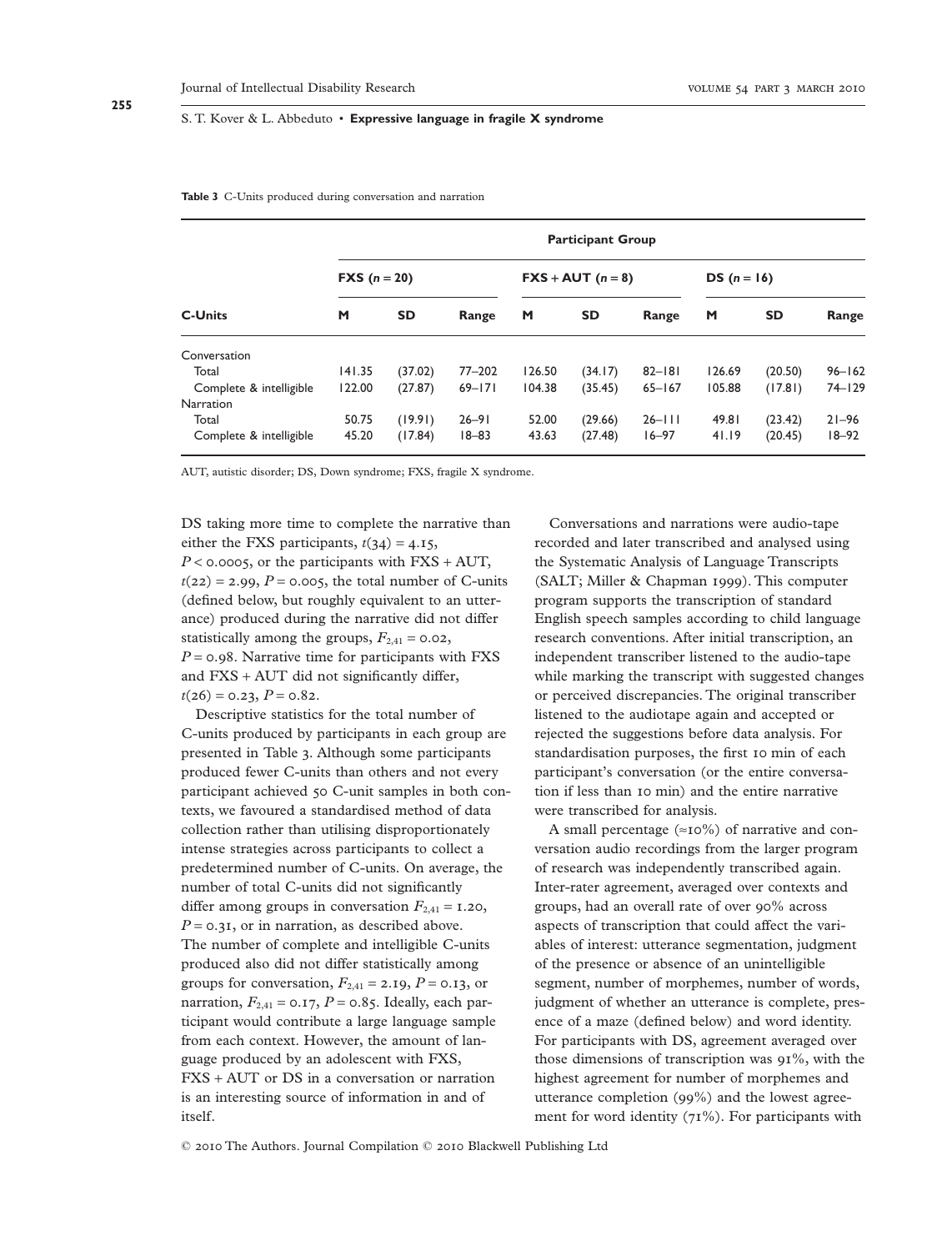FXS, agreement averaged 92%, with the highest agreement also for number of morphemes and utterance completion (99%) and the lowest agreement for word identity (80%).

#### *Expressive language variables*

All speech was segmented into communication units (C-units), with a C-unit defined as an independent clause and its modifiers, including dependent clauses (Loban 1976). Analysing C-units rather than 'utterances' avoids overestimating syntactic complexity in cases where long utterances are achieved by combining simple clauses with coordinating conjunctions (e.g. 'He likes school and he rides bikes and he has recess and he likes TV.'). Because of the standardisation of the activities, all C-units were included in analyses with no attempt to distinguish between spontaneous and prompted speech.

Five dependent variables were created, each reflecting a specific aspect of expressive language ability. These variables were derived with the purpose of gaining a broad characterisation across the various dimensions of language (for further descriptions see Abbeduto *et al*. 1995). Syntactic complexity was indexed by the mean length of C-unit in number of morphemes, a general measure of syntactic ability. This variable was based only on complete and intelligible C-units. A higher score reflects mastery of greater syntactic complexity. Lexical diversity was defined as the number of different lexical word roots in a sample of 50 complete and intelligible C-units (or the total number of complete and intelligible C-units if a particular individual did not produce 50 C-units), reflecting the size of expressive vocabulary. A higher lexical diversity score indicates the use of a greater number of different lexical items. Talkativeness was defined as the number of C-unit attempts made per min, including incomplete C-units. This variable reflects expressive productivity. Disfluency was calculated as the proportion of C-units containing mazes (i.e. verbal disfluencies, such as filled pauses and partial or full repetitions). Disfluency is a measure of planning, with lower rates of disfluency reflecting better planning. Unintelligibility was defined as the proportion of C-units partially or fully unintelligible to the transcriber. A lower unintelligibility score

reflects better intelligibility and better articulation abilities.

## *Procedure*

Participants were tested individually on a larger battery of assessments in several sessions over one or 2 days. A single examiner administered the entire battery to any given participant. Sessions lasted between roughly 90 min and 2 h, with breaks as needed. The conversation and narration tasks took place during the second session of each participant's visit. The order of these two language tasks was randomised. Of participants in the present study, 45% completed the conversation activity before the narrative activity.

## **Results**

The five linguistic variables of interest were analysed with a mixed-design in order to examine possible main effects of participant group, main effects of context of the language sample and groupcontext interactions. In both typical and atypical development, MLU and lexical diversity are thought to be intimately related to each other and are highly correlated in samples of conversation and narration (Miller 1991; Dethorne *et al.* 2005). In the current sample of 44 participants, syntactic complexity and lexical diversity were significantly correlated in both conversation,  $r(42) = 0.93$ ,  $P < 0.0005$ , and narration,  $r(42) = 0.85$ ,  $P < 0.0005$ . Because of their close relationship, syntactic complexity and lexical diversity were analysed together in a repeated-measures manova. As a way of addressing hypotheses that were specific to each variable, the Holm (1979) sequential procedure was used for the univariate results following a significant omnibus multivariate finding to control Type I error. Because the three remaining variables are thought to represent at least partly distinct aspects of expressive language ability, separate  $3$  (Group)  $\times$  2 (Context) anovas with repeated measures on the second factor were conducted for talkativeness, disfluency and unintelligibility. To control Type I error in these analyses, Shaffer's (1986) planned post-omnibus multiple comparison procedure was used for pairwise comparisons, in which the *P*-value for each of the three pair-wise contrasts is sequentially compared with the alpha assigned to the corresponding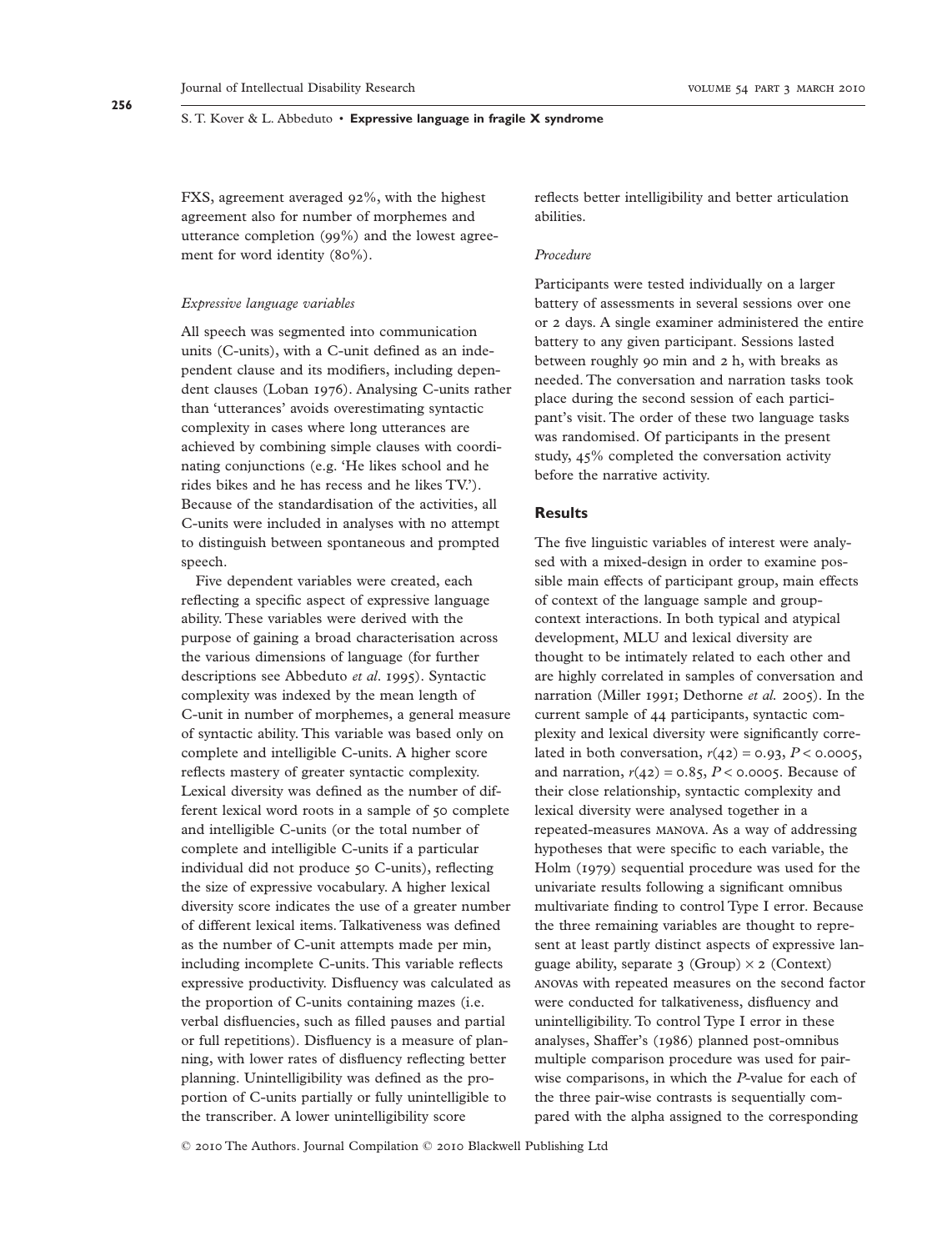#### **Table 4** Expressive language results by context

|                                                                                         | <b>Participant Group</b> |                            |                       |                            |                                    |                            |                       |                            |                       |                            |                      |                            |
|-----------------------------------------------------------------------------------------|--------------------------|----------------------------|-----------------------|----------------------------|------------------------------------|----------------------------|-----------------------|----------------------------|-----------------------|----------------------------|----------------------|----------------------------|
|                                                                                         | <b>FXS</b> $(n = 20)$    |                            |                       |                            | $\mathsf{FXS} + \mathsf{AUT}(n=8)$ |                            |                       |                            | $DS(n = 16)$          |                            |                      |                            |
|                                                                                         |                          | Conversation               | <b>Narration</b>      |                            |                                    | Conversation               | <b>Narration</b>      |                            |                       | Conversation               | <b>Narration</b>     |                            |
| Variable                                                                                | M                        | <b>SD</b>                  | M                     | <b>SD</b>                  | M                                  | <b>SD</b>                  | M                     | <b>SD</b>                  | M                     | <b>SD</b>                  | M                    | <b>SD</b>                  |
| Syntactic complexity*<br>Lexical diversity <sup>†</sup>                                 | 4.09<br>89.90            | (1.55)<br>(33.60)          | 4.90<br>67.60         | (1.72)<br>(32.75)          | 3.97<br>87.13                      | (.69)<br>(14.55)           | 5.14<br>59.25         | (1.26)<br>(13.35)          | 3.59<br>76.19         | (2.15)<br>(38.25)          | 4.80<br>70.44        | (2.77)<br>(46.48)          |
| Talkativeness <sup>‡</sup><br>Disfluency <sup>§</sup><br>Unintelligibility <sup>¶</sup> | 14.51<br>0.22<br>0.07    | (3.60)<br>(0.13)<br>(0.07) | 12.05<br>0.15<br>0.07 | (3.52)<br>(0.10)<br>(0.09) | 13.35<br>0.22<br>0.15              | (4.27)<br>(0.19)<br>(0.10) | 12.45<br>0.14<br>0.13 | (7.89)<br>(0.11)<br>(0.12) | 13.04<br>0.22<br>0.13 | (2.14)<br>(0.13)<br>(0.09) | 7.71<br>0.20<br>0.14 | (2.90)<br>(0.19)<br>(0.13) |

\* Mean length of C-unit in morphemes.

† Number of different words in 50 C-units.

‡ Number of C-unit attempts per min.

§ Proportion of C-units containing mazes.

¶ Proportion of C-units judged unintelligible by the transcriber.

AUT, autistic disorder; DS, Down syndrome; FXS, fragile X syndrome.

significant omnibus *F*-test (i.e.  $\alpha$  = 0.05). A significant interaction was followed by tests of the simple effects and Type I error was controlled using Holm (1979) for the dependent variables, followed by Shaffer's (1986) planned post-omnibus procedure for any necessary pair-wise comparisons. Of the five variables of interest, two of these, disfluency and unintelligibility, were calculated as proportions. An arcsine transformation was performed on these proportions prior to further analysis; however, the descriptive statistics in Table 4 reflect the untransformed means and standard deviations.

For syntactic complexity and lexical diversity, the manova revealed no significant effect of group, Wilks' Lambda  $F_{4,80} = 0.66$ ,  $P = 0.62$ , partial  $\eta^2$  = 0.03. There was, however, a significant effect of context, Wilks' Lambda *F*2,40 = 43.21, *P* < 0.0005. The effect of context was significant for both syntactic complexity,  $F_{1,41} = 24.28$ ,  $P < 0.0005$ , partial  $\eta^2 = 0.37$ , and for lexical diversity,  $F_{1,41} = 21.84$ ,  $P$  < 0.0005, partial  $\eta$ <sup>2</sup> = 0.35. Participants displayed higher syntactic complexity in their expressive language in narration than conversation. The reverse was true for lexical diversity: participants used a wider range of vocabulary in conversation than narration. The interaction between group and context

was not significant, Wilks' Lambda  $F_{4, 80} = 1.71$ ,  $P = 0.16$ .

A significant main effect of group was found for talkativeness,  $F_{2,41} = 3.70, P = 0.033$ , partial  $\eta^2$  = 0.15. Pair-wise comparisons revealed that participants with FXS attempted significantly more C-units per min than the participants with DS,  $t(34) = 2.63$ ,  $P = 0.012$ . Participants with FXS + AUT did not differ from those with FXS,  $t(26) = 0.27, P = 0.79$ , or those with DS,  $t(22) = 1.77$ ,  $P = 0.08$ . There was also a significant main effect of context for C-unit attempts per min,  $F_{1,41} = 18.59, P < 0.0005$ , partial  $\eta^2 = 0.31$ , such that participants attempted more C-units per min during the conversation activity than during the narration activity.The interaction reached significance for talkativeness,  $F_{2,41} = 3.69$ ,  $P = 0.034$ , partial  $\eta^2 = 0.15$ . In the conversation context, groups did not differ,  $F_{2,41} = 0.96$ ,  $P = 0.39$ . In the narrative context, talkativeness differed among groups,  $F_{2,41} = 5.22$ , *P* = 0.010, such that participants with DS were less talkative than both those with FXS,  $t(34) = 2.93$ , *P* = 0.005, and those with FXS + AUT,  $t(22) = 2.48$ ,  $P = 0.017$ . Talkativeness did not differ significantly for participants with FXS and FXS + AUT during narration,  $t(26) = 0.22$ ,  $P = 0.83$ .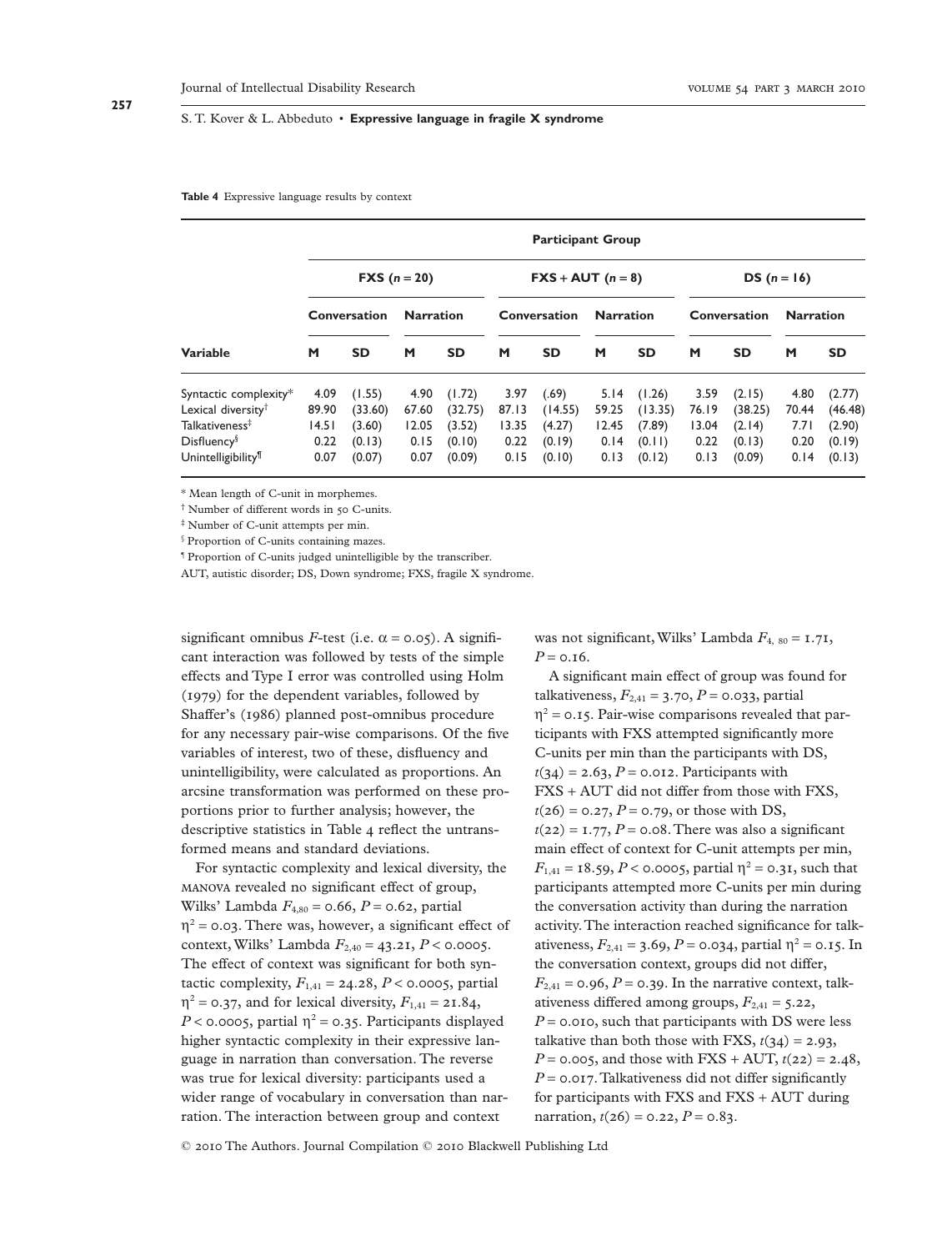For disfluency, the only significant effect was of context,  $F_{1,41}$  = 10.77,  $P$  = 0.002, partial  $\eta^2$  = 0.21, with participants producing proportionally more utterances with mazes during conversation than during narration. There was a significant effect of group for unintelligibility,  $F_{2,41} = 3.54$ ,  $P = 0.038$ , partial  $\eta^2$  = 0.15. Participants with FXS + AUT and participants with DS produced more C-units judged to be unintelligible by the transcriber than did participants with FXS,  $t(26) = 2.15$ ,  $P = 0.038$ and  $t(34) = 2.22$ ,  $P = 0.031$ , respectively. Participants with FXS + AUT and DS did not differ in intelligibility,  $t(22) = 0.35$ ,  $P = 0.73$ .

## **Discussion**

The primary goal of the present study was to determine whether qualitative differences – differences in profiles of relative strengths and weaknesses – exist between male adolescents with FXS and those with FXS + AUT, with the interpretive aid of a comparison with males with DS. In addition to characterising the expressive language abilities of male adolescents with FXS with and without comorbid AUT, this study examined the effects of the context from which language samples were drawn, overcoming some methodological limitations of prior studies. Insight into the linguistic abilities of adolescents with these diagnoses contributes to theories on behavioural phenotypes and to the development of appropriate and, when necessary, syndrometailored interventions.

# Comparison of expressive language in fragile X syndrome and Down syndrome

We predicted group differences on the expressive language variables of interest such that, regardless of AUT status, participants with FXS with or without AUT would perform as well as those with DS on lexical diversity and talkativeness but better than those with DS on syntactic complexity, disfluency and unintelligibility. However, significant advantages over the DS group were present only for talkativeness and intelligibility. These results suggest that the spontaneous expressive language abilities of male adolescents with FXS (with or without AUT) and DS may be similar when groups are matched on NVMA, at least with respect to some broad

dimensions, such as lexical diversity and disfluency. Despite the profound difficulties with expressive language experienced by individuals with DS, they showed only a significant disadvantage to males with FXS and  $FXS + AUT$  in the number of C-unit attempts per min during narration and a higher proportion of unintelligible C-units compared with males with FXS. It is surprising that participants with FXS did not differ from participants with DS on syntactic complexity because expressive syntax is known to be a pervasive deficit and relative weakness in individuals with DS (Chapman *et al.* 1998). This may have been due to the fact that the current samples of participants represented only a subset of individuals with FXS or DS because of the need to match them to those with FXS + AUT. The documented expressive language advantage for FXS over DS (e.g. Keller-Bell & Abbeduto 2007; Price *et al.* 2008) might be limited to the higher IQ range of these syndromes.

# Comparison of expressive language in fragile X syndrome with and without autism

It was hypothesised that the profiles of language abilities associated with FXS and FXS + AUT would be distinguished from each other, with syntactic complexity being an area of relative weakness for those with comorbid AUT. However, this difference in profiles was not found. Unlike some individuals with idiopathic AUT who have syntactic impairments beyond cognitive level expectations, individuals with  $FXS + AUT$ , as a group, may have a profile of expressive language abilities more similar to individuals with FXS (Kjelgaard & Tager-Flusberg 2001; Landa & Goldberg 2005). Syntactic complexity may be comparable in NVMA-matched adolescents with FXS, FXS + AUT and DS. Alternatively, group differences may not have been found for syntactic complexity because of the small sample sizes. Further research with an idiopathic AUT comparison is warranted.

In the present study, adolescents with FXS + AUT were not distinguished from their NVMA-matched peers with FXS on four of the five expressive language measures (syntactic complexity, lexical diversity, talkativeness and disfluency). Consequently, the current study fails to provide strong evidence for a qualitative difference in profiles for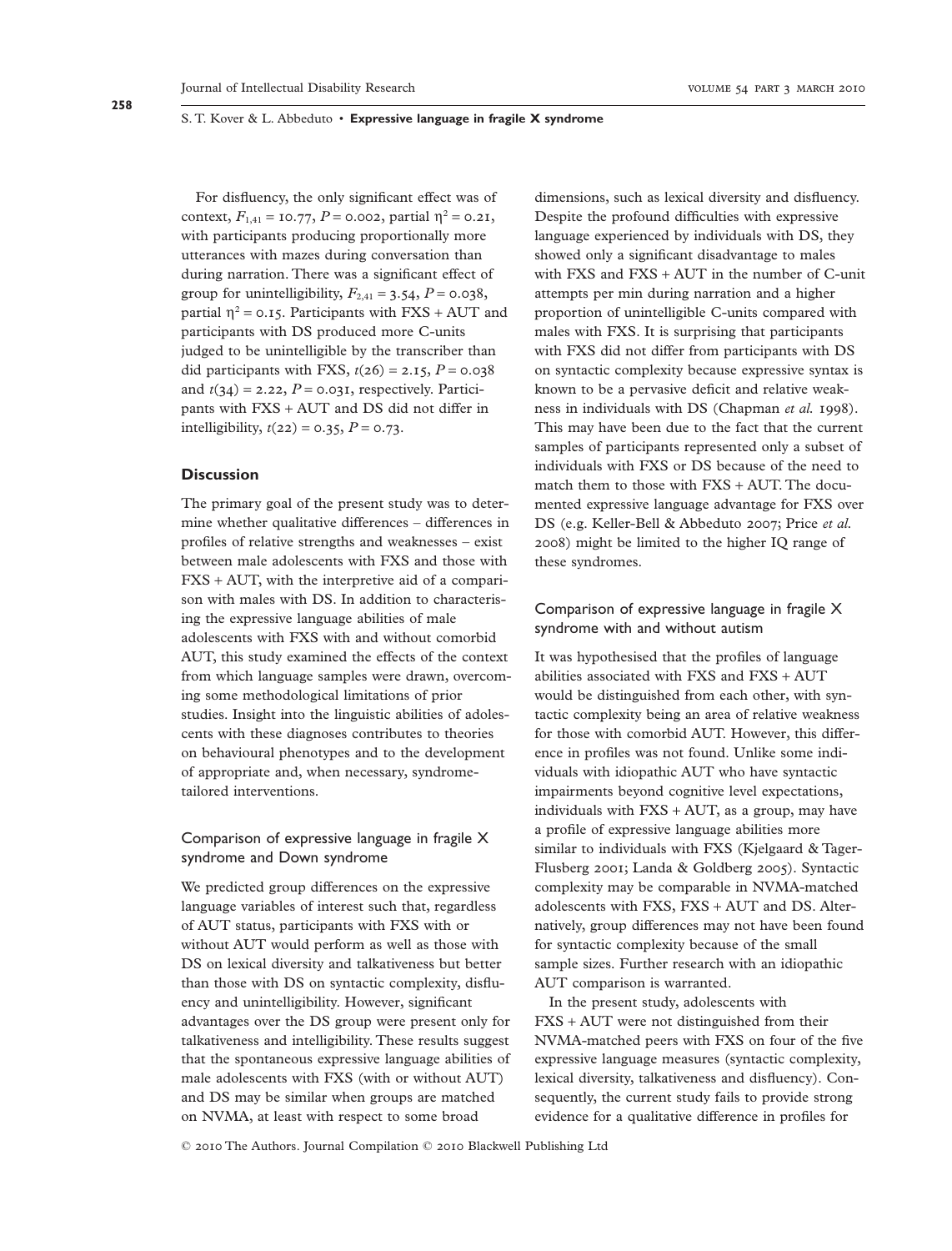the areas of expressive language examined for FXS and FXS + AUT. Other investigations of expressive language in individuals with  $\text{FXS} + \text{AUT}$  that included multiple comparison groups have sometimes revealed quantitative and sometimes qualitative differences between FXS + AUT and FXS or idiopathic AUT (Roberts *et al.* 2001; Rogers *et al.* 2001; Philofsky *et al.* 2004; Price *et al.* 2008). The inconsistent results could be due to generally small sample sizes, differing age ranges and variability in measures, accompanied by the wide individual variability in each syndrome. Nevertheless, the notion that adolescents with FXS or FXS + AUT do not differ qualitatively in the expressive language domain is in agreement with some recent studies. Lewis et al. (2006) also failed to find differences in expressive language between NVMA-matched adolescents with FXS or FXS + AUT. The Lewis *et al.* study did reveal relative weaknesses in receptive language and theory of mind in FXS + AUT compared with FXS (i.e. a qualitatively different profile of abilities). Accordingly, the idea that individuals with FXS + AUT may be a distinct subgroup with an accompanying profile of strengths and weaknesses should not be discounted.

The elevated rate of unintelligibility in participants with FXS + AUT relative to FXS found here could be related to oral-motor difficulties, in line with findings of delayed or impaired oral-motor skills in children with AUT (Gernsbacher *et al.* 2008). Articulation errors of adolescents and adults with  $AUT$  – even those who are high-functioning – are increased relative to typically developing individuals (Shriberg *et al.* 2001).

Alternatively, decreased intelligibility in FXS + AUT relative to FXS could be an artifact of the content of the language samples from which this measure was drawn. Participants with FXS + AUT might have been challenged in meeting the pragmatic demands of the language sampling tasks, thereby contributing more non-contingent, tangential talk than those with FXS. This could have limited the extent to which intelligibility was aided by the immediate context of the talk surrounding the participants' utterances compared with the participants with FXS. Roberts *et al.* (2007) recently addressed the issue of noncontingent talk in young males with FXS + ASD using conversational language samples taken from

the ADOS and found that the FXS + ASD group was distinguished from the FXS group on the basis of increased rates of semantically non-contingent conversational turns. These conversational turns might be harder for a listener to interpret than turns that are contingent on the discourse or relevant to the narrative.

Barnes *et al.* (2009) examined intelligibility in 3 to 15-year-old boys with FXS during language samples collected in the context of the ADOS. They failed to find differences in phonological accuracy between those with FXS and those with FXS + ASD. In that study, the percent of intelligible words produced by the boys with FXS and FXS + ASD was significantly lower than for the TD boys, although they did not differ from the boys with DS. The results from Barnes *et al.* could support the argument that the difference in unintelligibility between participants with FXS + AUT and FXS in the present study may not result from true differences in phonological accuracy, but rather from content-based differences in the language samples obtained from participants. Alternatively, it is possible that the most severe problems in intelligibility within FXS are limited to those with fullblown AUT, a fact which would have been obscured by the inclusion of the full spectrum in the FXS + ASD group by Barnes *et al*. It is also possible, given the older ages of our participants, that the problems associated with AUT symptoms become more pronounced with age. In any event, the results from the present study do suggest that intelligibility is an appropriate area of further research in boys with FXS.

It is important to keep in mind that here, as in the Lewis *et al.* (2006) report, the groups were matched on NVIQ and so the present study included only participants who received standard scores at the floor level on the measure of nonverbal cognitive ability administered. As such, the FXS comparison group was not a representative sample of all male adolescents with FXS, but rather only those functioning at the lower end of the FXS spectrum. Although only one weakness in the profile of expressive language was found for FXS + AUT relative to FXS in the present study, those with FXS + AUT are more impaired, on average, than those with only FXS across multiple domains, including expressive language.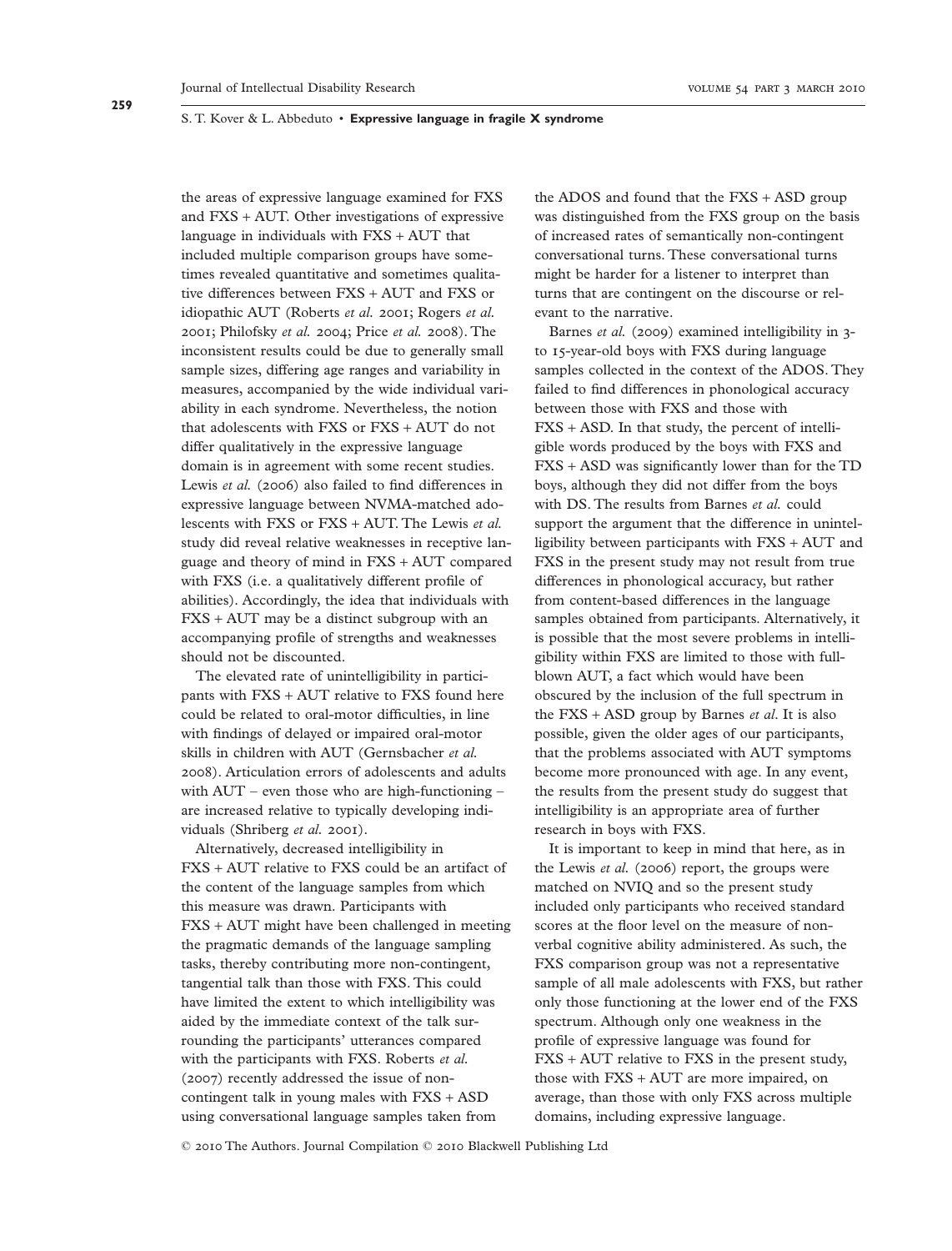# Effects of sampling context on expressive language

Hypotheses related to contextual variations in performance were partially supported. The effects of context across participants were generally expected and in line with findings from Abbeduto *et al.*'s (1995) study of individuals with ID of unspecified etiology and typically developing children. As in that study, adolescents were more talkative (made more C-unit attempts per min) in conversation than narration, but used more syntactically complex language in narration than conversation. Increased rate of talk during conversation could be due to the interactive nature of the activity, in which participants were asked open-ended and follow-up questions, encouraging participation. During the narration, they were minimally prompted and could say as much or as little as they liked for each page of the book.

More sophisticated syntactic abilities were engaged by narration than by interview-style conversation. This may be due in part to the fact that successful and complete narration of the book involves detailing a story line through a number of related episodes. This feat necessitates cause-andeffect statements with subordinate clauses and the mental states of multiple characters, which requires the use of sentences with complement clauses. In contrast, the conversation revolved around describing routine aspects of daily life rather than a welldeveloped series of events, which did not require, although it allowed, the use of complex syntactic structures. The conversation also lacked any visual support, whereas the picture book provided visual scaffolding throughout the narration, which might have supported syntactic complexity.

Unlike the study by Abbeduto *et al.* (1995), lexical diversity and rates of disfluency were significantly higher in conversation than in narration in the present study. The number of different words used by participants was greater in conversation perhaps because of the opportunity to display strengths in expressive vocabulary on a range of topics, whereas the narrative context was constrained by the content of the story book. Participants were likely more disfluent (i.e. produced more mazes, self-repetitions and filled pauses, reflecting poor planning) during conversation because of the increased opportunity for planning in advance of

speaking during narration. Participants looked through the entire picture book before beginning their narration and again while telling the story, affording time to 'brainstorm' lexical items or phrases. This procedure also removed potential memory demands because the support of the storybook pictures was present throughout. In contrast, the interview-style conversation required responding to the examiner's questions and follow-up prompts, which were not introduced ahead of time. This finding is in accordance with that of Miles *et al.* (2006), who found that adolescents with DS and typically developing children were more disfluent in conversation than narration.

Contrary to expectation, group differences did not vary by context (i.e. group-context interactions were not significant) for any variables except talkativeness. Talkativeness did not differ among groups in conversation; however, participants with DS produced a particularly low rate of talk in the narrative context compared with participants with FXS or FXS + AUT. This finding is consistent with literature that suggests some aspects of narration may be especially challenging to adolescents with DS, even relative to those with FXS, in light of their expressive language deficits (Keller-Bell & Abbeduto 2007). Despite the fact that conversation and narration varied in the ways they elicited language, in their task demands and in the level of social interaction required, group differences on other dimensions of language did not differ by context.

#### Clinical and research implications

The findings reported here have implications for assessment of and intervention for expressive language in differing contexts in FXS, FXS + AUT and DS. Expressive language intervention that targets advanced syntactic constructions, vocabulary usage, frequent communication attempts and planning across contexts would be appropriate. Adolescents with  $FXS + AUT$  were less intelligible than their peers with FXS, but did not differ significantly from participants with DS. Because DS is characterised by poor articulation and unintelligibility, speech-related processes may also be an important point of intervention for males with FXS and comorbid AUT. Likewise, increasing communication attempts may be a syndrome-specific deficit for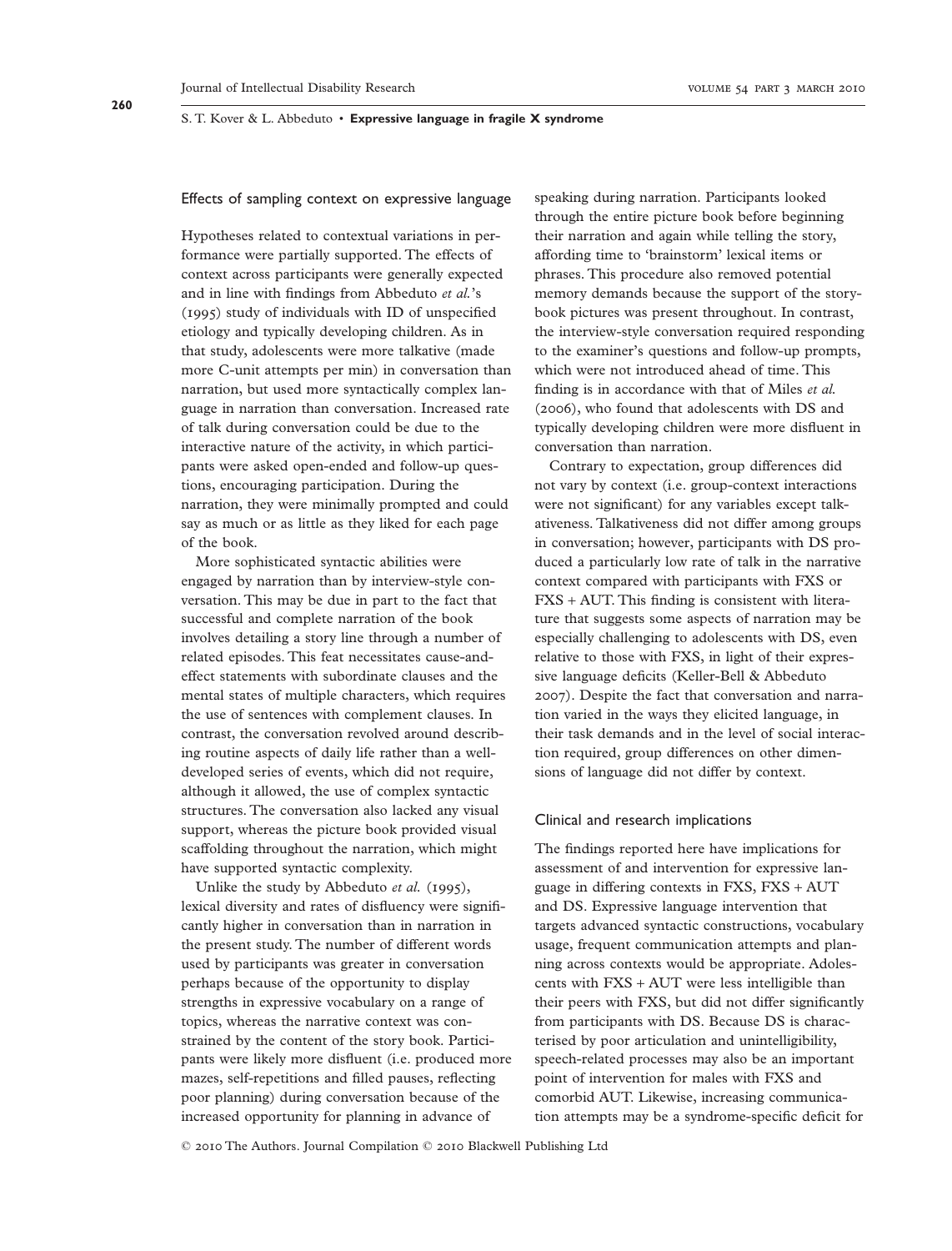individuals with DS worth particular attention in behavioural therapy in the face of low rates of talk – especially during narration – and difficulty with articulation. Further research on the speech and language abilities in adolescents with these syndromes will provide the foundation for relevant evidence-based practice.

As Abbeduto *et al.* (1995) suggested, narrative samples should be utilised to assess the limit, or upper bound, of expressive syntactic skills because they more fully engage syntactic abilities, whereas conversation samples may be optimal for attaining large samples of utterances or for assessing lexical diversity. Narratives and interview-style conversations differ not only in opportunities for complex syntax (e.g. occasions to talk about relationships among events and internal states), but also on the level of scaffolding and contextual support (Miles *et al.* 2006). For these reasons, assessing expressive linguistic abilities in multiple contexts is crucial to fully understanding the expressive language of individuals with ID.

## Limitations and future research

The present study was limited in several respects. First, although we did rely on expert clinical judgment, we did not diagnose AUT with the Autism Diagnostic Interview-Revised (ADI-R; Lord *et al.* 1994) and the ADOS, which together are the gold standard diagnostic methods of AUT research. Ideally, AUT diagnosis in individuals with FXS would be based upon the combined use of ADI-R, ADOS, DSM-IV criteria and clinical judgment. Such an approach would have the advantage of aligning with the current approach to diagnosing idiopathic AUT. It is quite challenging, however, to identify ASDs in children and adolescents with FXS. Diagnoses and estimated rates of prevalence of AUT in FXS can vary widely depending upon the chosen criteria (e.g. Clifford *et al.* 2007; Harris *et al.* 2008). Because the true prevalence of AUT in FXS is unknown, it is unclear that methods other than the ADI-R and the ADOS cannot be used to identify individuals with  $FXS + AUT$  in a reliable way or that the ADI-R and ADOS are actually appropriate for the FXS population. The method of AUT diagnosis utilised here has led to findings about adolescents with FXS + AUT in line with

expectations about rates of comorbid AUT in FXS and expectations about the profile of language abilities of those with FXS + AUT as compared with what is known about idiopathic AUT (Lewis *et al*. 2006). Although not ideal, the method of assessment used in the present study is useful at this point in our understanding of the comorbidity of FXS and AUT. Future research should address the relative merits of different approaches to the challenging task of diagnosing individuals with FXS + AUT.

Second, participants included only a small number of males with FXS + AUT. As such, the small sample size could have partially accounted for failure to find group differences on some of our variables and may limit the generalisability of the results to the FXS population. Results should not be generalised to females with FXS + AUT without further investigation. Furthermore, it is important to keep in mind that the FXS and DS comparison groups were not comprised of individuals drawn from the full range of functioning in the FXS or DS phenotype. Because these groups were matched on NVIQ to adolescents with FXS + AUT, participants with FXS and DS were from the lower end of the continuum of males for the syndrome. However, only participants with phrase speech were recruited into the study. Results of the current study might have differed if participants with less well-developed expressive language capabilities or with higher cognitive abilities had been included. Thus, the results from the current study may not be generalisable to other portions of these populations. Finally, the five language variables of interest were broad in nature. Although they each addressed separate aspects of expressive language, more fine-grained measures of spontaneous expressive language abilities might bring to light areas of particular difficulty for individuals FXS, FXS + AUT and DS (e.g. particular grammatical constructions). Levy *et al.* (2006), for instance, found that relying on MLU may mask variations across sub-domains of syntax in boys with FXS.

Future studies on the linguistic profile of individuals with FXS + AUT should carefully address other areas of language development. Receptive language may be a key domain for exploration because previous work has revealed relative weaknesses (i.e. a qualitative difference in profile) in performance in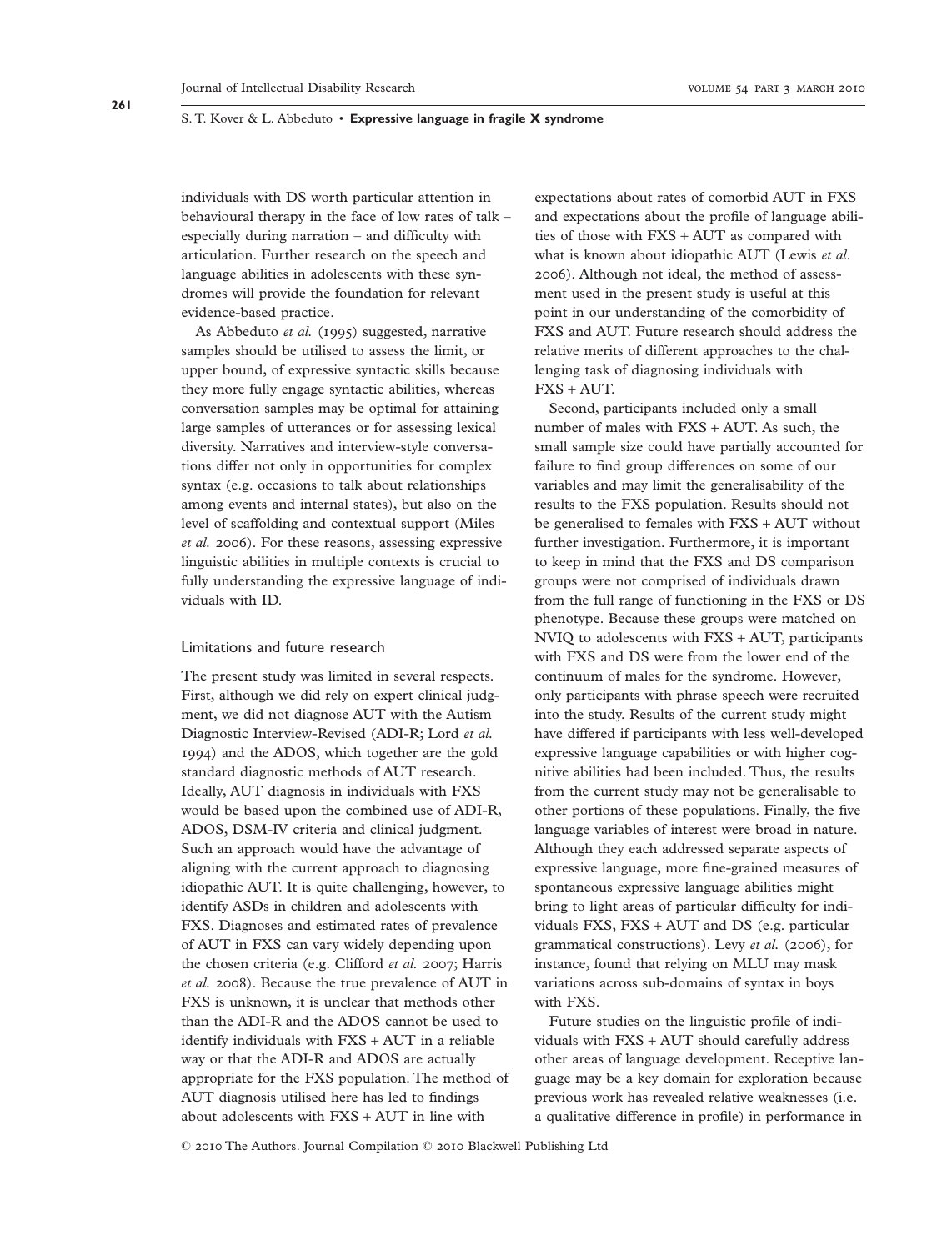FXS + AUT compared with NVMA-matched groups of individuals with FXS on standardised measures of receptive language (Lewis *et al.* 2006). Furthermore, research addressing pragmatic abilities in these populations will be important because difficulties in social interaction, particularly in conversation and other discourse tasks, are so salient in individuals with AUT (Tager-Flusberg *et al.* 2005). Research assessing language abilities of adolescents with FXS + AUT relative to individuals with idiopathic AUT and typical development would be particularly helpful. Studies in which within- syndrome and cross-syndrome comparisons are made (i.e. using multiple, carefully specified groups) will continue to be important for understanding the full range of variability associated with the FXS phenotype (Burack *et al.* 2004).

## **Acknowledgements**

This research was supported by NIH grants R01 HD24356 and P30 HD03352, and a University Prize Fellowship awarded to the first author by the Graduate School of the University of Wisconsin-Madison. This work was completed as a portion of the requirements for the first author's master's degree at the University of Wisconsin-Madison. Jee Seon Kim and Susan Ellis Weismer contributed helpful suggestions as members of the master's committee. We would like to thank Pamela Lewis for her clinical autism evaluations and Susan Schroeder for her work in overseeing the transcript of language samples. A portion of preliminary results were presented at the 2006 International Fragile X Conference.

## **References**

- Abbeduto L. & Hagerman R. J. (1997) Language and communication in fragile X syndrome. *Mental Retardation and Developmental Disabilities Research Reviews* **3,** 313–22.
- Abbeduto L. & McDuffie A. (in press) Genetic syndromes associated with intellectual disability. In: *Handbook of Medical Neuropsychology: Applications of Cognitive Neuroscience* (ed. C. Armstrong). Springer.
- Abbeduto L. & Murphy M. M. (2004) Language, social cognition, maladaptive behavior, and communication in Down syndrome and fragile X syndrome. In: *Develop-*

*mental Language Disorders: From Phenotypes to Etiologies* (eds M. L. Rice & S. F. Warren), pp. 77–97. Lawrence Erlbaum Associates, Publishers, Mahwah, New Jersey, USA.

- Abbeduto L., Benson G., Short K. & Dolish J. (1995) Effects of sampling context on the expressive language of children and adolescents with mental retardation. *Mental Retardation* **33,** 279–88.
- Abbeduto L., Murphy M. M., Cawthon S. W., Richmond E. K., Weissman M. D., Karadottir S. *et al.* (2003) Receptive language skills of adolescents and young adults with Down syndrome or fragile X syndrome. *American Journal of Mental Retardation* **108,** 149–60.
- Abbeduto L. & Chapman R. S. (2005) Language development in Down syndrome and fragile X syndrome: Current research and implications for theory and practice. In: *Developmental Theory and Language Disorders* (eds. Fletcher P. and Miller J.F.), pp 53–72. John Benjamins, Philadelphia.
- Abbbeduto L., Murphy M. M., Richmond E. K., Amman A., Beth P., Weisman M. D. *et al*. (2006) Collaboration in referential communication: Comparison of youth with Down syndrome or fragile X syndrome. *American Journal on Mental Retardation*, **111**(3), 170–183.
- Abbeduto L., Brady N. & Kover S. T. (2007) Language development and fragile X syndrome: profiles, syndrome-specificity, and within-syndrome differences. *Mental Retardation and Developmental Disabilities Research Reviews* **13,** 36–46.
- Abbeduto L., McDuffie A., Brady N. & Kover S. T. (in press) Language development in fragile X syndrome: syndrome-specific features, within-syndrome variation, and contributing factors. In: *Handbook of Mental Retardation and Development*, 2nd edn (eds J. Burack, R. Hodapp & E. Zigler), Oxford University Press, New York.
- American Psychiatric Association (APA) (1994) *Diagnostic and Statistical Manual of Mental Disorders: DSM-IV*, 4th edn, American Psychiatric Association, Washington, DC.
- Bailey D. B., Jr., Mesibov G. B., Hatton D. D., Clark R. D., Roberts J. E. & Mayhew L. (1998) Autistic behavior in young boys with fragile X syndrome. *Journal of Autism and Developmental Disorders* **28,** 499–508.
- Bailey D. B., Jr., Roberts J. E., Hooper S. R., Hatton D. D., Mirrett P. L., Roberts J. E. *et al.* (2004) Research on fragile X syndrome and autism: implications for the study of genes, environments, and developmental language disorders. In: *Developmental Language Disorders: From Phenotypes to Etiologies* (ed. M. L. Rice & S. F. Warren), pp. 121–50. Lawrence Erlbaum Associates, Publishers, Mahwah, New Jersey, USA.
- Barnes E., Roberts J., Long S. H., Martin G. E., Berni M. C., Mandulak K. C. *et al.* (2009) Phonological accuracy and intelligibility in connected speech of boys with
- © 2010 The Authors. Journal Compilation © 2010 Blackwell Publishing Ltd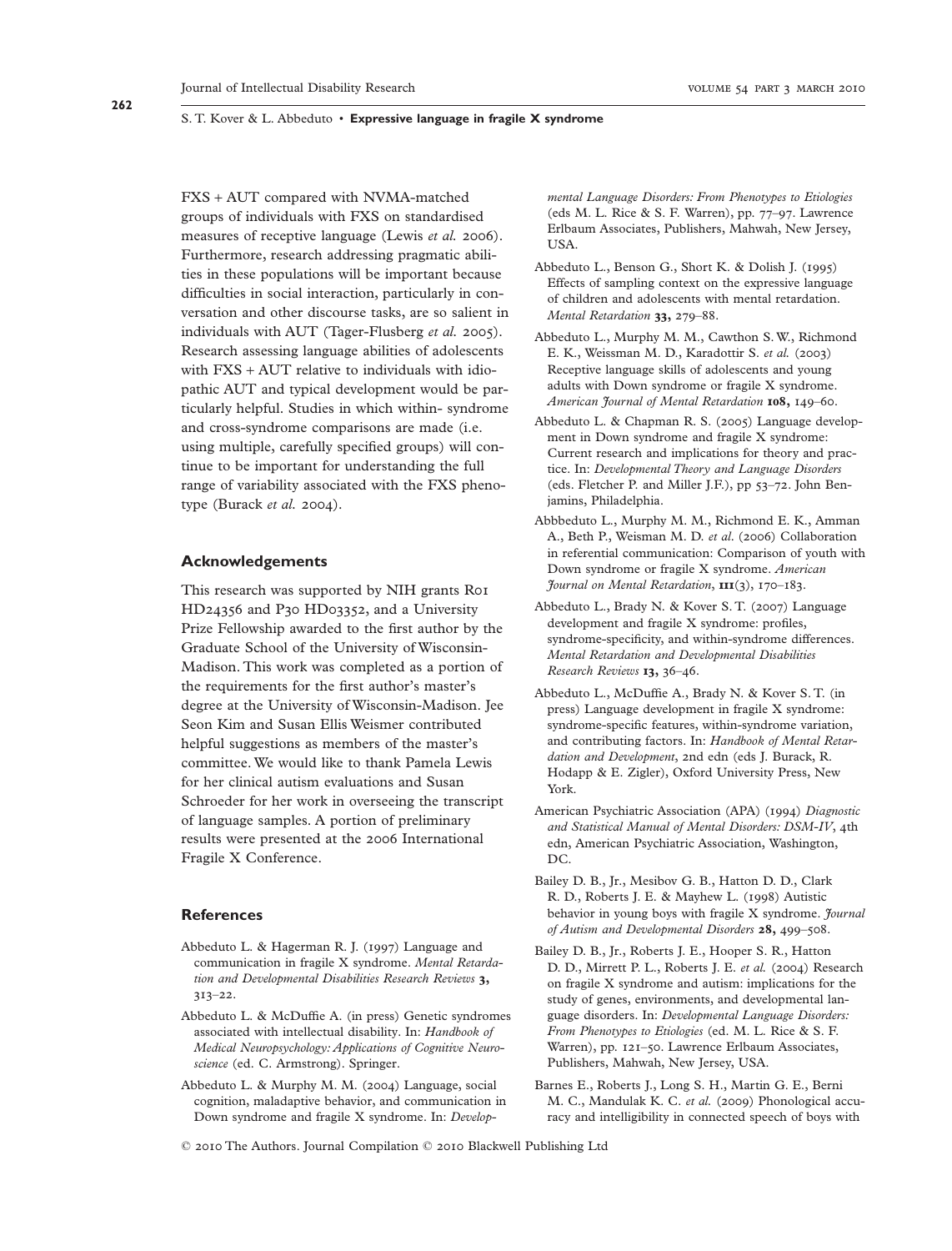fragile X syndrome or Down syndrome. *Journal of Speech, Language, and Hearing Research* **52,** 1048–61.

- Baron-Cohen S., Ring H., Moriarty J., Schmitz B., Costa D. & Ell P. (1994) Recognition of mental state terms: clinical findings in children with autism and a functional neuroimaging study of normal adults. *British Journal of Psychiatry* **165,** 640–9.
- Belmonte M. K. & Bourgeron T. (2006) Fragile X syndrome and autism at the intersection of genetic and neural networks. *Nature Neuroscience* **9,** 1221–5.
- Belser R. C. & Sudhalter V. (2001) Conversational characteristics of children with fragile X syndrome: repetitive speech. *American Journal of Mental Retardation* **106,** 28–38.
- Budimirovic D. B., Bukelis I., Cox C., Gray R. M., Tierney E. & Kaufmann W. E. (2006) Autism spectrum disorder in Fragile X syndrome: differential contribution of adaptive socialization and social withdrawal. *American Journal of Medical Genetics* **140,** 1814–26.
- Burack J. A., Iarocci G., Flanagan T. D. & Bowler D. M. (2004) On mosaics and melting pots: conceptual considerations of comparison and matching strategies. *Journal of Autism and Developmental Disorders* **34,** 65–73.
- Capone G. T., Grados M. A., Kaufmann W. E., Bernad-Ripoll S. & Jewell A. (2005) Down syndrome and comorbid autism-spectrum disorder: characterization using the aberrant behavior checklist. *American Journal of Medical Genetics. Part A* **134,** 373–80.
- Carrow-Woolfolk E. (1985) *Test for Auditory Comprehension of Language – Revised*. Pro-Ed, Austin, TX.
- Carrow-Woolfolk E. (1995) *Oral andWritten Language Scales*. AGS, Circle Pines, Minnesota, USA.
- Carrow-Woolfolk E. (1999) *Test for Auditory Comprehension of Language*, 3rd edn. Prod-Ed, Autism, Texas, USA.
- Chapman R. S. (2003) Language and communication in individuals with Down syndrome. In: *International Review of Research in Mental Retardation*, Vol. 27 (ed. L. Abbeduto), pp. 1–34. Academic Press, New York.
- Chapman R. S. & Hesketh L. J. (2000) Behavioural phenotype of individuals with Down syndrome. *Mental Retardation and Developmental Disabilities Research Reviews*, **6**(2), 84–95.
- Chapman R. S., Schwartz S. E. & Kay-Raining Bird E. (1991) Language skills of children and adolescents with Down syndrome: I. Comprehension. *Journal of Speech and Hearing Research* **34,** 1106–20.
- Chapman R. S., Seung H.-K., Schwartz S. E. & Bird E. K.-R. (1998) Language skills of children and adolescents with Down syndrome: II. Production deficits. *Journal of Speech, Language, and Hearing Research* **41,** 861–73.
- Clifford S., Dissanayake C., Bui Q. M., Huggins R., Taylor A. K. & Loesch D. Z. (2007) Autism spectrum phenotype in males and females with fragile X full

mutation and permutation. *Journal of Autism and Developmental Disorders* **37,** 738–47.

- Cohen I. L., Sudhalter V., Pfadt A., Jenkins E. C., Brown W. T. & Vietze P. M. (1991) Why are autism and the fragile-X syndrome associated? Conceptual and methodological issues. *American Journal of Human Genetics* **48,** 195–202.
- Demark J. L., Feldman M. A. & Holden J. J. (2003) Behavioral relationship between autism and fragile X syndrome. *American Journal of Mental Retardation* **108,** 314–26.
- Dethorne L. S., Johnson B. W. & Loeb J. W. (2005) A closer look at MLU: what does it really measure? *Clinical Linguistics & Phonetics* **19,** 635–48.
- Dollaghan C. A., Campbell T. F. & Tomlin R. (1990) Video narration as a language sampling context. *Journal of Speech and Hearing Disorders* **55,** 582–90.
- Feinstein C. & Reiss A. L. (1998) Autism: the point of view from fragile X studies. *Journal of Autism and Developmental Disorders* **28,** 393–405.
- Ferrier L. J., Bashir A. S., Meryash D. L. & Johnston J. (1991) Conversational skills of individuals with fragile-X syndrome: a comparison with autism and Down syndrome. *Developmental Medicine and Child Neurology* **33,** 776–88.
- Fisch G. S. (1993) What is associated with the fragile X syndrome? *American Journal of Medical Genetics* **48,** 112– 21.
- Gernsbacher M. A., Sauer E. A., Geye J. M., Schweigert E. K. & Goldsmith H. H. (2008) Infant and toddler oral- and manual-motor skills predict later speech fluency in autism. *The Journal of Child Psychology and Psychiatry* **49,** 43–50.
- Gillum H. & Camarata S. (2004) Importance of treatment efficacy research on language comprehension in MR/DD research. *Mental Retardation and Developmental Disabilities Research Reviews* **10,** 201–7.
- Hagerman R. J. (2002) The physical and behavioral phenotype. In: *Fragile X Syndrome: Diagnosis,Treatment, and Research*, 3rd edn (eds R. J. Hagerman & P. J. Hagerman), pp. 3–109. The Johns Hopkins University Press, Baltimore, MD.
- Hagerman R. J. (2006) Lessons from fragile X regarding neurobiology, autism, and neurodegeneration. *Journal of Developmental and Behavioral Pediatrics* **27,** 63–74.
- Hagerman R. J., Jackson A. W., 3rd, Levitas A., Rimland B. & Braden M. (1986) An analysis of autism in fifty males with the fragile X syndrome. *American Journal of Medical Genetics* **23,** 359–74.
- Harris S. W., Goodlin-Jones B., Ferranti J., Bacalman S., Barbato I., Tassone F. *et al.* (2008) Autism profiles of males with fragile X syndrome. *American Journal of Mental Retardation* **113,** 427–38.
- Hatton D. D., Sideris J., Skinner M., Mankowski J., Bailey D. B., Jr., Roberts J. *et al.* (2006) Autistic behavior in
- © 2010 The Authors. Journal Compilation © 2010 Blackwell Publishing Ltd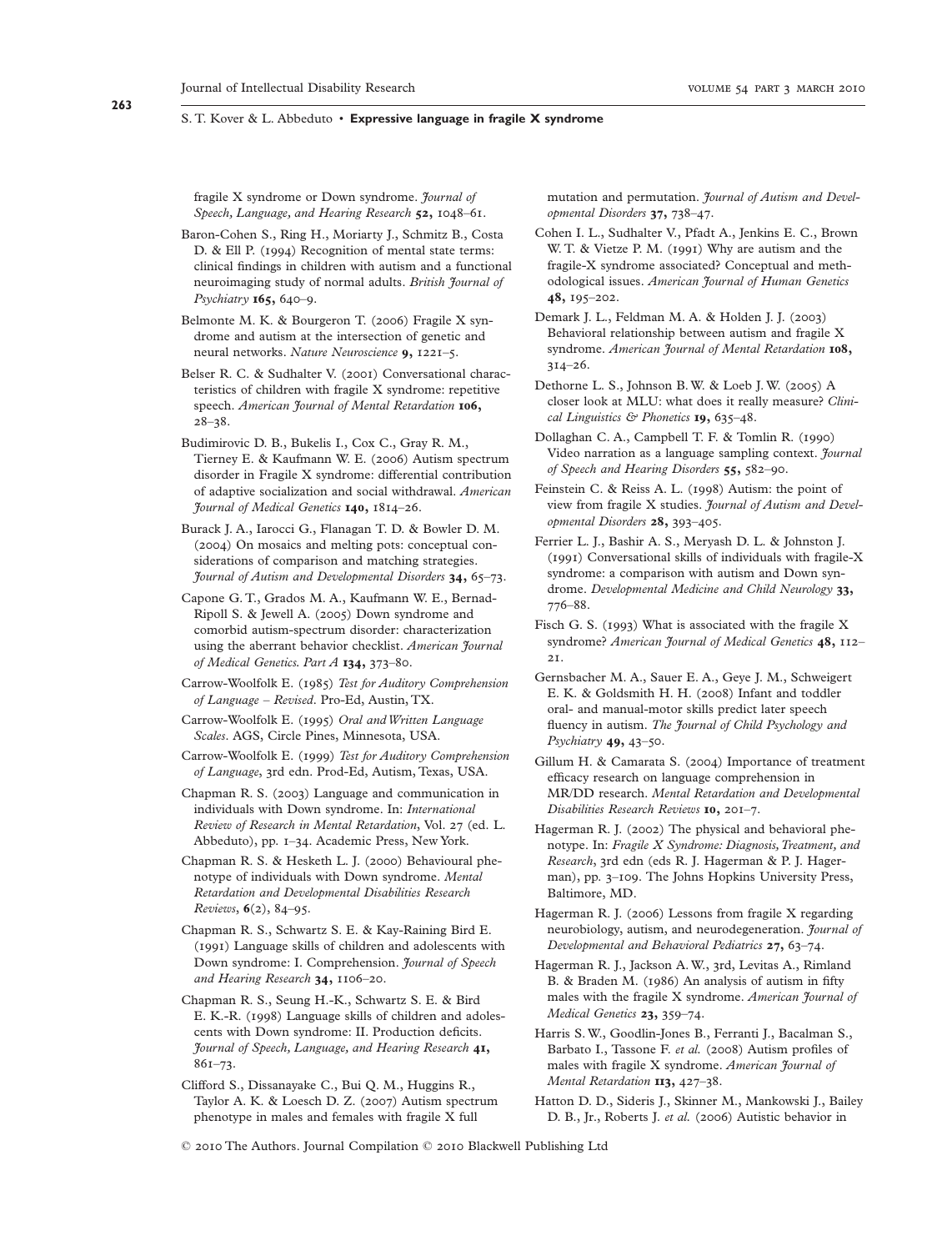children with fragile X syndrome: prevalence, stability, and the impact of FMRP. *American Journal of Medical Genetics. Part A* **140,** 1804–13.

Holm S. (1979) A simple sequentially rejective multiple test procedure. *Scandinavian Journal of Statistics* **6,** 65–70.

- Kau A. S., Tierney E., Bukelis I., Stump M. H., Kates W. R., Trescher W. H. *et al.* (2004) Social behavior profile in young males with fragile X syndrome: characteristics and specificity. *American Journal of Medical Genetics. Part A* **126,** 9–17.
- Kaufmann W. E., Cortell R., Kau A. S., Bukelis I., Tierney E., Gray R. M. *et al.* (2004) Autism spectrum disorder in fragile X syndrome: communication, social interaction, and specific behaviors. *American Journal of Medical Genetics. Part A* **129,** 225–34.
- Keller-Bell Y. D. & Abbeduto L. (2007) Narrative development in adolescents and young adults with fragile X syndrome. *American Journal of Mental Retardation* **112,** 289–99.
- Kent L., Evans J., Paul M. & Sharp M. (1999) Comorbidity of autistic spectrum disorders in children with Down syndrome. *Developmental Medicine and Child Neurology* **41,** 153–8.
- Keysor C. S. & Mazzocco M. M. (2002) A developmental approach to understanding fragile X syndrome in females. *Microscopy Research Technology* **57,** 179–86.
- Kjelgaard M. M. & Tager-Flusberg H. (2001) An investigation of language impairment in autism: implications of genetic subgroups. *Language and Cognitive Processes* **16,** 287–308.
- Krug D. A., Arick J. R. & Almond P. J. (1980) *Autism Screening Instrument for Educational Planning. Examiner's Manual*. ASIEP Education, Portland, OR.
- Kumin L. (1994) *Communication Skills in Children with Down Syndrome: A Guide for Parents*. Woodbine House, Inc, Rockville, MD.
- Kumin L. (2004) Speech intelligibility and childhood verbal apraxia in children with Down syndrome. *Down's Syndrome, Research and Practice* **10,** 10–22.
- Landa R. J. & Goldberg M. C. (2005) Language, social, and executive functions in high functioning autism: a continuum of performance. *Journal of Autism and Developmental Disorders* **35,** 557–73.
- Laws G. & Bishop D. V. (2003) A comparison of language abilities in adolescents with Down syndrome and children with specific language impairment. *Journal of Speech, Language, and Hearing Research* **46,** 1324–39.
- Lee A., Hobson R. P. & Chiat S. (1994) I, you, me, and autism: an experimental study. *Journal of Autism and Developmental Disorders* **24,** 155–76.
- Levy Y., Gottesman R., Borochowitz Z., Frydman M. & Sagi M. (2006) Language in boys with fragile X syndrome. *Journal of Child Language* **33,** 125–44.
- Lewis P., Abbeduto L., Murphy M., Richmond E., Giles N., Bruno L. *et al.* (2006) Cognitive, language and social-cognitive skills of individuals with fragile X syndrome with and without autism. *Journal of Intellectual Disability Research* **50,** 532–45.
- Loban W. (1976) *Language Development: Kindergarten through Grade Twelve*. National Council of Teachers of English, Urbana, IL.
- Lord C., Rutter M. & Le Couteur A. (1994) Autism Diagnostic Interview–Revised: a revised version of a diagnostic interview for caregivers of individuals with possible pervasive developmental disorders. *Journal of Autism and Developmental Disorders* **24,** 659–85.
- Lord C., Rutter M., DiLavore P. C. & Risi S. (2001) *Autism Diagnostic Observation Schedule*. Western Psychological Services, Los Angeles, CA.
- Madison L. S., George C. & Moeschler J. B. (1986) Cognitive functioning in the fragile-X syndrome: a study of intellectual, memory and communication skills. *Journal of Mental Deficiency Research* **30,** 129–48.
- Mayer M. (1974) *Frog Goes to Dinner*. Dial Books, New York.
- Mervis C. B. & Robinson B. F. (1999) Methodological issues in cross-syndrome comparisons: matching procedures, sensitivity (*Se*), and specificity (*Sp*). Commentary on M. Sigman & E. Ruskin, Continuity and change in the social competence of children with autism, Down syndrome, and developmental delays. *Monographs of the Society for Research in Child Development* **64**(Serial No. 256), 115–30.
- Miles S., Chapman R. & Sindberg H. (2006) Sampling context affects MLU in the language of adolescents with Down syndrome. *Journal of Speech, Language, and Hearing Research* **49,** 325–37.
- Miller J. F. (1991) *Research on Child Language Disorders: A Decade of Progress*. Pro-Ed, Austin, TX.
- Miller J. F. & Chapman R. S. (1999) Systematic Analysis of Language Transcripts (Version 6.0*)*. Language Analysis Laboratory, University of Wisconsin, Madison, WI.
- Miller J. F., Leddy M. & Leavitt L. A. (1999) *Improving the Communication of People with Down Syndrome*. Paul H. Brookes Publishing Co, Baltimore, MD.
- Murphy M. M. & Abbeduto L. (2003) Language and communication in fragile X syndrome. In: *International Review of Research in Mental Retardation*, Vol. 27 (ed. L. Abbeduto), pp. 83–119. Academic Press, New York.
- Paul R. & Sutherland D. (2005) Enhancing early language in children with autism spectrum disorders. In: *Handbook of Autism and Pervasive Developmental Disorders*, Vol. 1: Diagnosis, development, neurobiology, and behavior, 3rd edn (eds F. R. Volkmar, R. Paul, A. Klin & D. Cohen), pp. 946–76. John Wiley & Sons, Inc, Hoboken, NJ.
- © 2010 The Authors. Journal Compilation © 2010 Blackwell Publishing Ltd